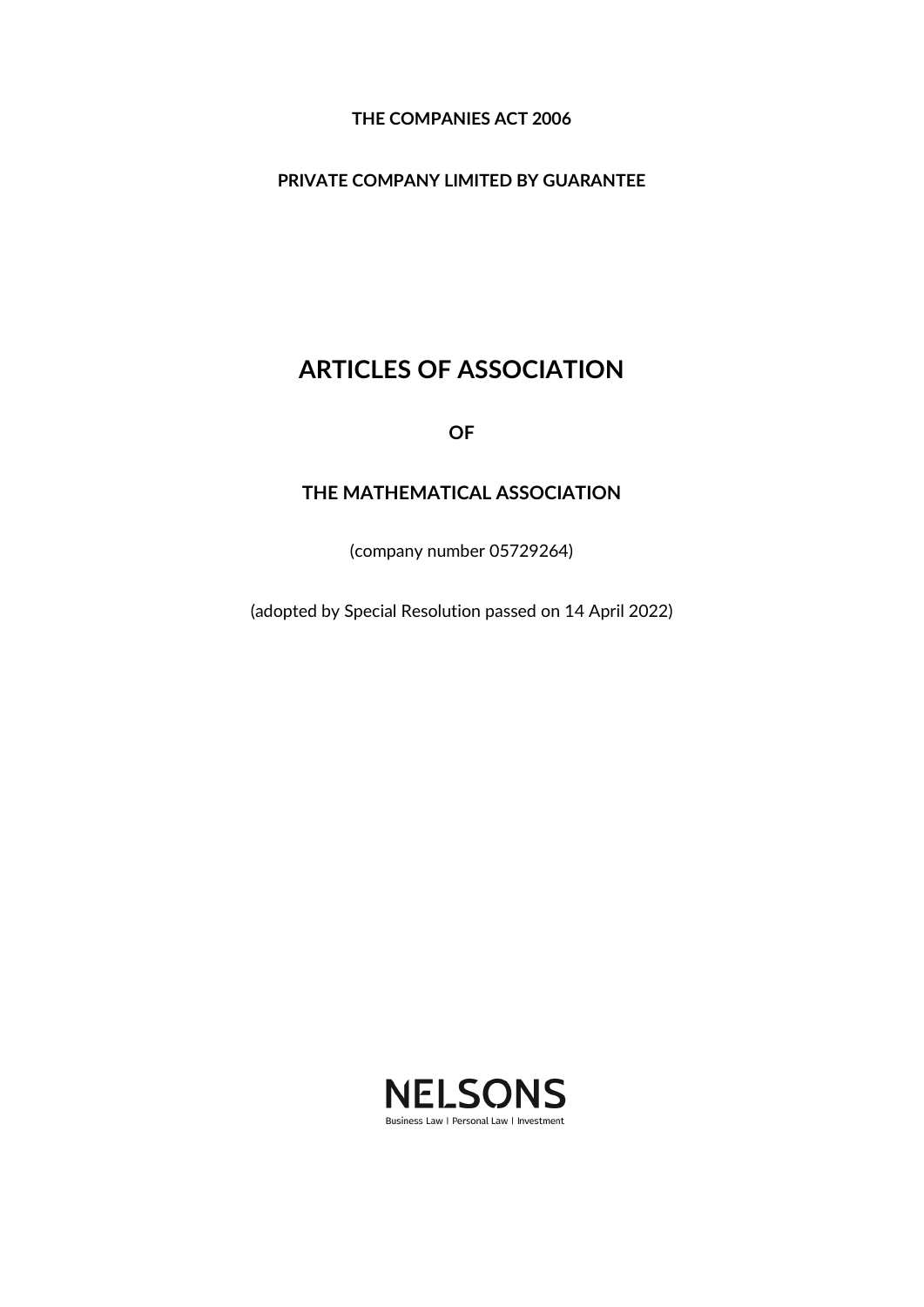## **COMPANY NOT HAVING A SHARE CAPITAL**

## **Articles of Association for a Charitable Company**

## **ARTICLES OF ASSOCIATION OF THE MATHEMATICAL ASSOCIATION**

**1. Name**

The company's name is The Mathematical Association (the **charity**).

## **2. Definitions and Interpretation**

2.1 In the Articles:

| 'A' Director             | means a director of the charity holding the<br>position of either Chair of Council, the Treasurer<br>or Honorary Secretary or the chair of any<br>committee established by the board of directors<br>from time to time;     |
|--------------------------|-----------------------------------------------------------------------------------------------------------------------------------------------------------------------------------------------------------------------------|
| address                  | means a postal address or, for the purposes of<br>electronic communication, a fax number, an e-<br>mail or postal address or a telephone number for<br>receiving text messages in each case registered<br>with the charity; |
| the Articles             | means the charity's articles of association;                                                                                                                                                                                |
| 'B' Director             | means a director who is not an 'A' Director or a<br>President:                                                                                                                                                              |
| <b>Chair of Council</b>  | means any person appointed to perform the<br>duties of a chair of council;                                                                                                                                                  |
| the charity              | means the company intended to be regulated by<br>the articles:                                                                                                                                                              |
| clear days               | means in relation to the period of a notice<br>means a period excluding:                                                                                                                                                    |
|                          | the day when the notice is given or<br>$\bullet$<br>deemed to be given; and                                                                                                                                                 |
|                          | the day for which it is given or on which<br>$\bullet$<br>it is to take effect;                                                                                                                                             |
| <b>Commission</b>        | means the Charity Commission for England and<br>Wales;                                                                                                                                                                      |
| <b>Companies Acts</b>    | means the Companies Acts (as defined in<br>section 2 of the Companies Act 2006) insofar as<br>they apply to the charity;                                                                                                    |
| <b>Company Secretary</b> | means any person appointed to perform the<br>duties of the company secretary of the charity;                                                                                                                                |
| <b>Council</b>           | has the meaning set out in the charity's<br>regulations;                                                                                                                                                                    |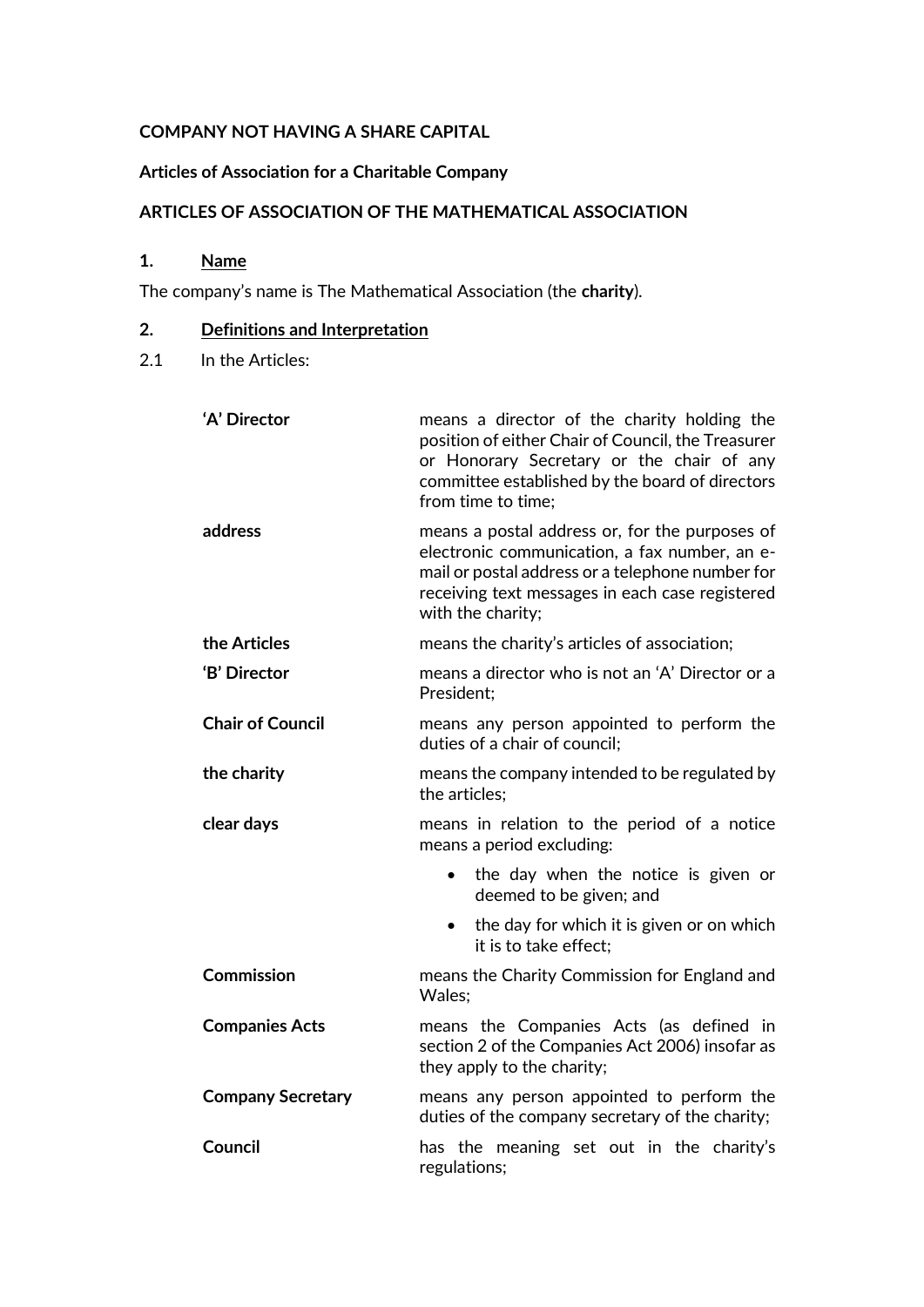| the directors               | means the directors of the charity. The directors<br>are charity trustees as defined by section 177 of<br>the Charities Act 2011;                                                                                                       |
|-----------------------------|-----------------------------------------------------------------------------------------------------------------------------------------------------------------------------------------------------------------------------------------|
| document                    | includes, unless otherwise specified,<br>any<br>document sent or supplied in electronic form;                                                                                                                                           |
| electronic form             | has the meaning given in section 1168 of the<br>Companies Act 2006;                                                                                                                                                                     |
| <b>Honorary Member</b>      | means any person who has made a distinguished<br>contribution to mathematical education or who<br>has provided outstanding service to the charity<br>in the opinion of the directors and such<br>members shall:                         |
|                             | be appointed by the directors; and                                                                                                                                                                                                      |
|                             | the benefits of Personal<br>hold all<br>Members but shall not be required to<br>pay any subscription whatsoever;                                                                                                                        |
| <b>Honorary Secretary</b>   | means any person appointed to perform the<br>duties of an honorary secretary and for the<br>avoidance of doubt is a separate role to the<br>Company Secretary (as defined herein);                                                      |
| <b>Institutional Member</b> | means those organisations with an educational<br>interest which will nominate a person within it<br>who will:                                                                                                                           |
|                             | represent it and vote on its behalf at<br>general meetings of the charity;                                                                                                                                                              |
|                             | use the charity's library; and                                                                                                                                                                                                          |
|                             | receive such publications<br>the<br>as<br>٠<br>directors shall decide;                                                                                                                                                                  |
| <b>Life Member</b>          | means a member appointed as such by the<br>directors prior to the adoption of these Articles<br>and such members shall have all of the benefits<br>of Personal Members but shall not be required<br>to pay any subscription whatsoever; |
| member                      | means any member of the charity and, subject<br>to any provisions of these Articles to the<br>contrary, such member is entitled to:                                                                                                     |
|                             | attend and vote at all general meetings<br>of the charity;                                                                                                                                                                              |
|                             | use the charity's library; and<br>٠                                                                                                                                                                                                     |
|                             | receive such publications<br>the<br>as<br>directors shall decide;                                                                                                                                                                       |
| officers                    | means the Chair of Council, the Honorary<br>Secretary and the Treasurer;                                                                                                                                                                |
| <b>Personal Member</b>      | means a member who is an Honorary Member,<br>a member subscribing at the ordinary rate, a<br>member subscribing at any reduced rate                                                                                                     |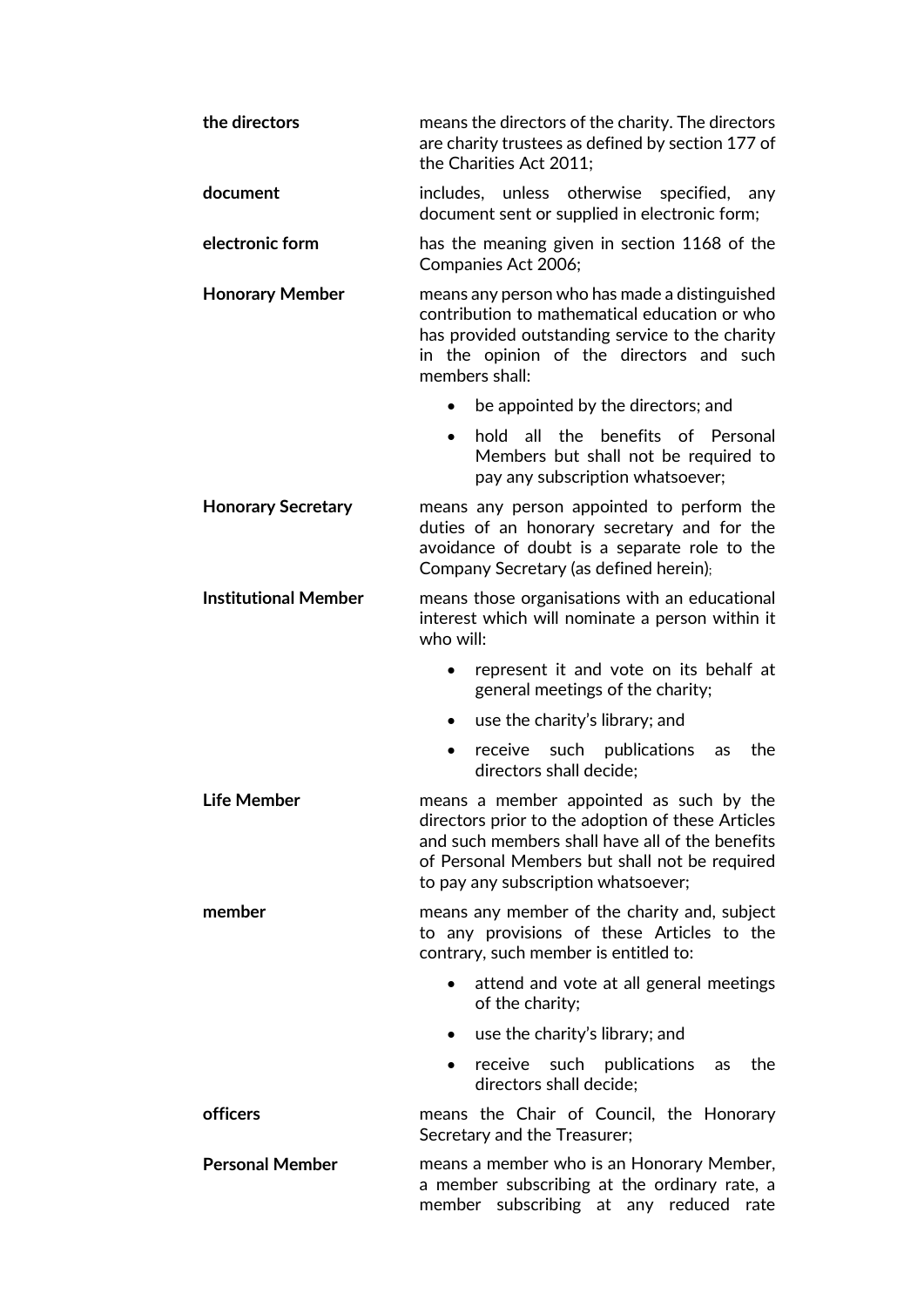|                    | (including zero) specified by the Council, a Life<br>Member:                                                                                                          |
|--------------------|-----------------------------------------------------------------------------------------------------------------------------------------------------------------------|
| <b>President</b>   | means any director who is also a president,<br>president designate or an immediate past<br>president of the charity from time to time as<br>appointed by the Council; |
| <b>Treasurer</b>   | means any person appointed to perform the<br>duties of a treasurer; and                                                                                               |
| the United Kingdom | means Great Britain and Northern Ireland.                                                                                                                             |

- 2.2 words importing one gender shall include all genders, and the singular includes the plural and vice versa.
- 2.3 Unless the context otherwise requires words or expressions contained in the articles have the same meaning as in the Companies Acts but excluding any statutory modification not in force when this constitution becomes binding on the charity.
- 2.4 Apart from the exception mentioned in the previous paragraph a reference to an Act of Parliament includes any statutory modification or re-enactment of it for the time being in force.

#### **3. Liability of members**

The liability of the members is limited to a sum not exceeding  $£1.00$ , being the amount that each member undertakes to contribute to the assets of the charity in the event of its being wound up while he, she or it is a member or within one year after he, she or it ceases to be a member, for:

- 3.1 payment of the charity's debts and liabilities incurred before he, she or it ceases to be a member;
- 3.2 payment of the costs, charges and expenses of winding up; and
- 3.3 adjustment of the rights of the contributories among themselves.

#### **4. Objects**

The charity's objects (**Objects**) are specifically restricted to the following:

- 4.1 to effect improvements in the teaching and learning of mathematics and its applications; and
- 4.2 to provide means of communication among students and teachers of mathematics and other interested persons.

## **5. Powers**

The charity has power to do anything which is calculated to further its Objects or is conducive or incidental to doing so. In particular, the charity has power:

- 5.1 to provide and maintain a library;
- 5.2 to publish periodicals and other items;
- 5.3 to provide advice, publish or distribute information;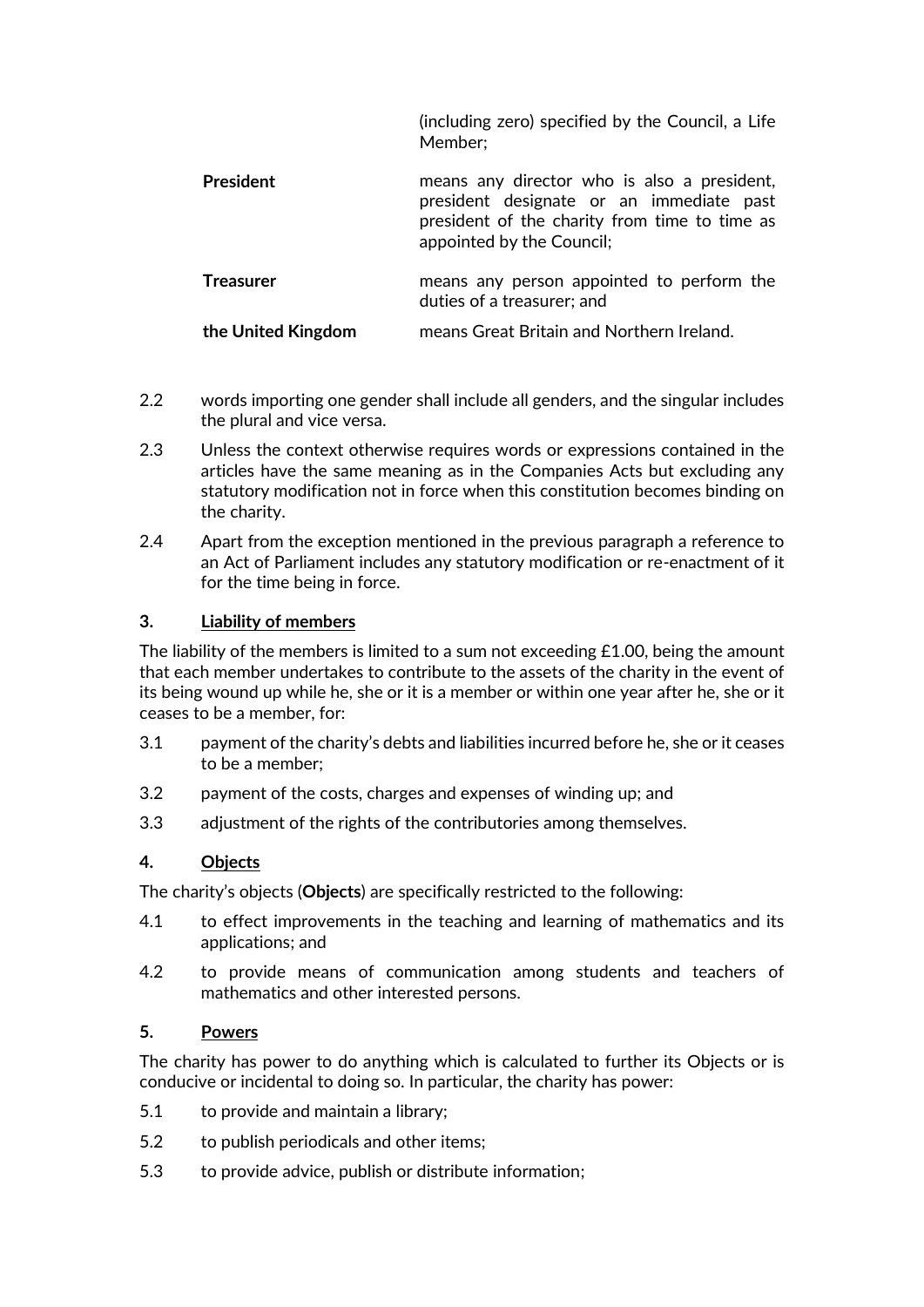- 5.4 to carry on any other trade or business whatever which can in the opinion of the directors be advantageously carried on in connection with or ancillary to any of the businesses of the charity;
- 5.5 to raise funds. In doing so, the charity must not undertake any taxable permanent trading activity and must comply with any relevant statutory regulations;
- 5.6 to buy, take on lease or in exchange, hire or otherwise acquire any property and to maintain and equip it for use;
- 5.7 to sell, lease or otherwise dispose of all or any part of the property belonging to the charity. In exercising this power, the charity must comply as appropriate with sections 117 and 122 of the Charities Act 2011;
- 5.8 to borrow money and to charge the whole or any part of the property belonging to the charity as security for repayment of the money borrowed or as security for a grant or the discharge of an obligation. The charity must comply as appropriate with sections 124 - 126 of the Charities Act 2011 if it wishes to mortgage land;
- 5.9 to co-operate with other charities, voluntary bodies and statutory authorities and to exchange information and advice with them;
- 5.10 to establish or support any charitable trusts, associations or institutions formed for any of the charitable purposes included in the Objects;
- 5.11 to acquire, merge with or to enter into any partnership or joint venture arrangement with any other charity;
- 5.12 to set aside income as a reserve against future expenditure but only in accordance with a written policy about reserves;
- 5.13 to employ and remunerate such staff as are necessary for carrying out the work of the charity. The charity may employ or remunerate a director only to the extent it is permitted to do so by **article [7](#page-5-0)** and provided it complies with the conditions in that article;
- 5.14 to:
	- 5.14.1 deposit or invest funds;
	- 5.14.2 employ a professional fund-manager; and
	- 5.14.3 arrange for the investments or other property of the charity to be held in the name of a nominee;

in the same manner and subject to the same conditions as the trustees of a trust are permitted to do by the Trustee Act 2000;

- 5.15 to insure any property of the charity against any foreseeable risks and to take out other insurance policies to protect the charity when required;
- 5.16 to provide indemnity insurance for the directors in accordance with, and subject to the conditions in, section 189 of the Charities Act 2011; and
- 5.17 to pay out of the funds of the charity the costs of forming and registering the charity both as a company and as a charity.

#### **6. Application of income and property**

6.1 The income and property of the charity shall be applied solely towards the promotion of the Objects.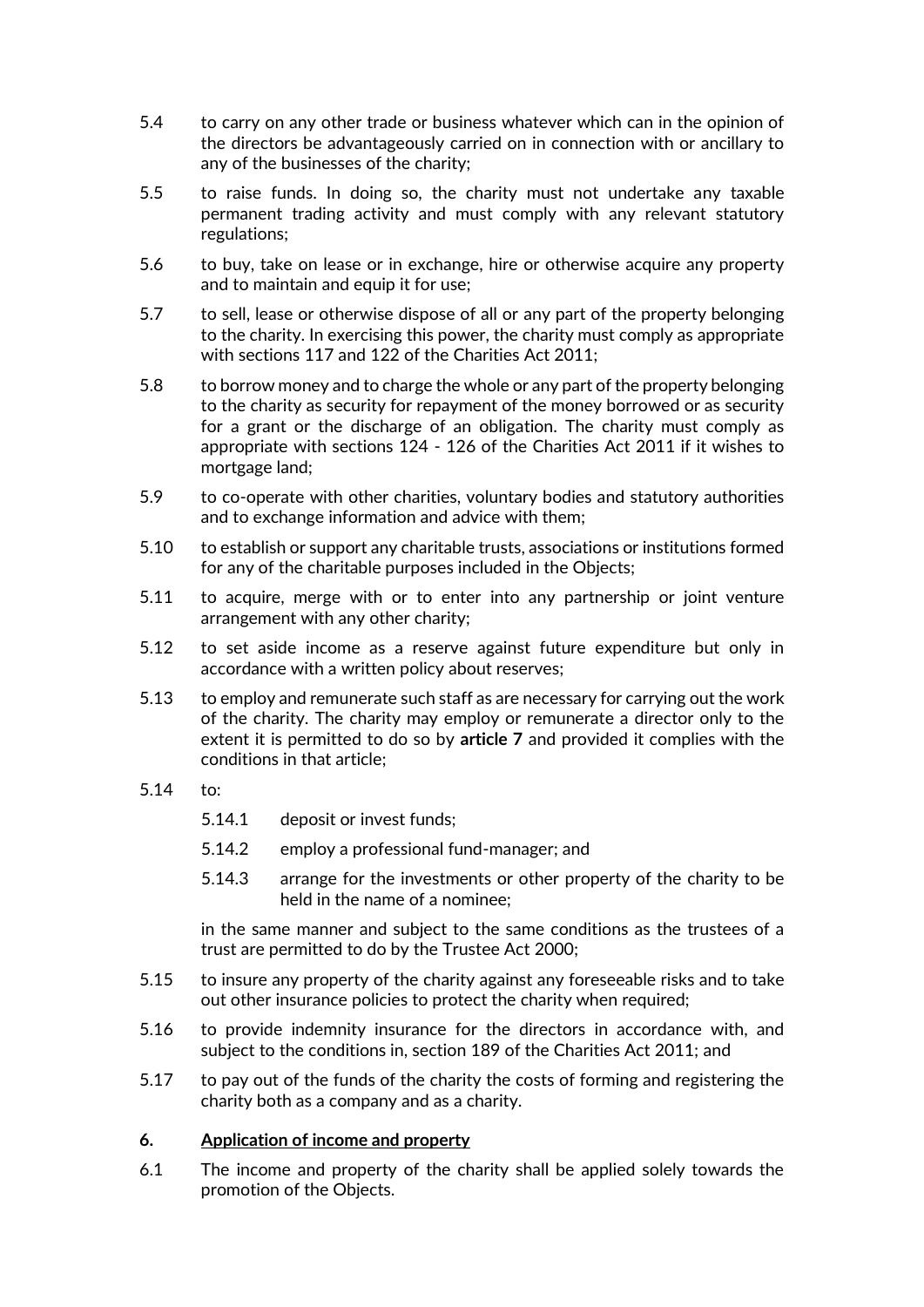- 6.2 Directors Income
	- 6.2.1 A director is entitled to be reimbursed from the property of the charity or may pay out of such property reasonable expenses properly incurred by him or her when acting on behalf of the charity.
	- 6.2.2 A director may benefit from trustee indemnity insurance cover purchased at the charity's expense in accordance with, and subject to the conditions in, section 189 of the Charities Act 2011.
	- 6.2.3 A director may receive an indemnity from the charity in the circumstances specified in **articl[e 40](#page-19-0)**.
	- 6.2.4 A director may not receive any other benefit or payment unless it is authorised by **articl[e 7](#page-5-0)**.
- 6.3 Subject to **article [7](#page-5-0)**, none of the income or property of the charity may be paid or transferred directly or indirectly by way of dividend bonus or otherwise by way of profit to any member of the charity. This does not prevent a member who is not also a director receiving:
	- 6.3.1 a benefit from the charity in the capacity of a beneficiary of the charity;
	- 6.3.2 reasonable and proper remuneration for any goods or services supplied to the charity.

## <span id="page-5-0"></span>**7. Benefits and payments to charity directors and connected persons**

- 7.1 No director or connected person may:
	- 7.1.1 buy any goods or services from the charity on terms preferential to those applicable to members of the public;
	- 7.1.2 sell goods, services, or any interest in land to the charity;
	- 7.1.3 be employed by, or receive any remuneration from, the charity;
	- 7.1.4 receive any other financial benefit from the charity;

unless the payment is permitted by **article [7.2](#page-5-1)**, or authorised by the court or the prior written consent of the Charity Commission has been obtained.

In this article a **financial benefit** means a benefit, direct or indirect, which is either money or has a monetary value.

- <span id="page-5-2"></span><span id="page-5-1"></span>7.2 Scope and powers permitting directors' or connected persons' benefits
	- 7.2.1 A director or connected person may receive a benefit from the charity in the capacity of a beneficiary of the charity provided that a majority of the directors do not benefit in this way.
	- 7.2.2 A director or connected person may enter into a contract for the supply of services, or of goods that are supplied in connection with the provision of services, to the charity where that is permitted in accordance with, and subject to the conditions in, sections 185 and 186 of the Charities Act 2011.
	- 7.2.3 Subject to **article [7.3](#page-6-0)** a director or connected person may provide the charity with goods that are not supplied in connection with services provided to the charity by the director or connected person.
	- 7.2.4 A director or connected person may receive interest on money lent to the charity at a reasonable and proper rate which must be not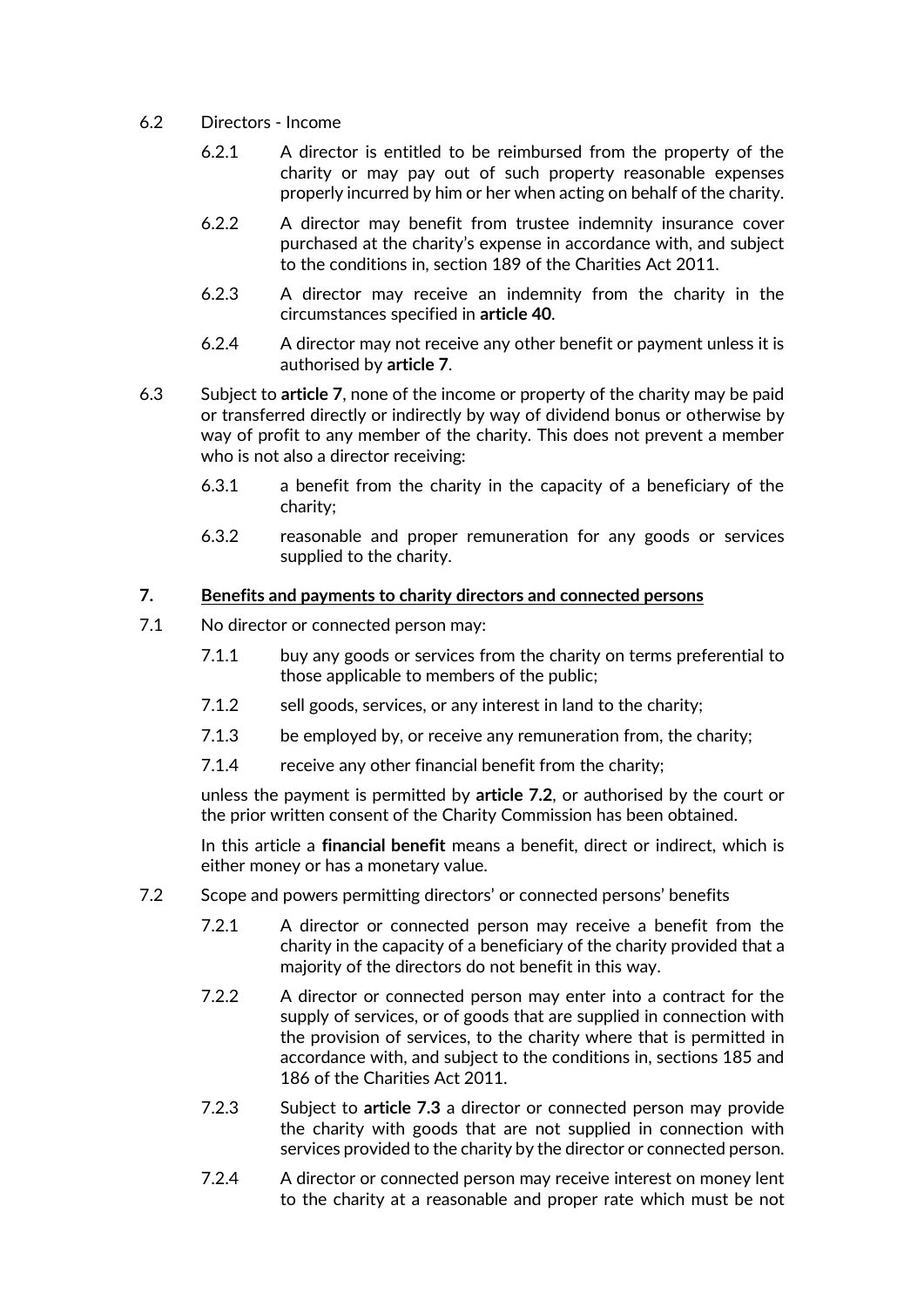more than the Bank of England bank rate (also known as the base rate).

- 7.2.5 A director or connected person may receive rent for premises let by the director or connected person to the charity. The amount of the rent and the other terms of the lease must be reasonable and proper. The director concerned must withdraw from any meeting at which such a proposal or the rent or other terms of the lease are under discussion.
- 7.2.6 A director or connected person may take part in the normal trading and fundraising activities of the charity on the same terms as members of the public.
- 7.2.7 A director may be paid all travelling, hotel and other expenses properly and reasonably incurred in connection with the director's attendance at meetings of directors or committees of directors or otherwise in connection with the discharge of the director's duties.
- <span id="page-6-0"></span>7.3 The charity and its directors may only rely upon the authority provided by **article [7.2.3](#page-5-2)** if each of the following conditions is satisfied:
	- 7.3.1 The amount or maximum amount of the payment for the goods is set out in an agreement in writing between the charity or its directors (as the case may be) and the director or connected person supplying the goods (the **supplier**) under which the supplier is to supply the goods in question to or on behalf of the charity.
	- 7.3.2 The amount or maximum amount of the payment for the goods does not exceed what is reasonable in the circumstances for the supply of the goods in question.
	- 7.3.3 The other directors are satisfied that it is in the best interests of the charity to contract with the supplier rather than with someone who is not a director or connected person. In reaching that decision the directors must balance the advantage of contracting with a director or connected person against the disadvantages of doing so.
	- 7.3.4 The supplier is absent from the part of any meeting at which there is discussion of the proposal to enter into a contract or arrangement with him or her or it with regard to the supply of goods to the charity.
	- 7.3.5 The supplier does not vote on any such matter and is not to be counted when calculating whether a quorum of directors is present at the meeting.
	- 7.3.6 The reason for their decision is recorded by the directors in the minute book.
	- 7.3.7 A majority of the directors then in office are not in receipt of remuneration or payments authorised by **articl[e 7](#page-5-0)**.
- 7.4 In **articles [7.2](#page-5-1)** and **[7.3](#page-6-0)**:
	- 7.4.1 **charity** includes any company in which the charity:
		- 7.4.1.1 holds more than 50% of the shares; or
		- 7.4.1.2 controls more than 50% of the voting rights attached to the shares; or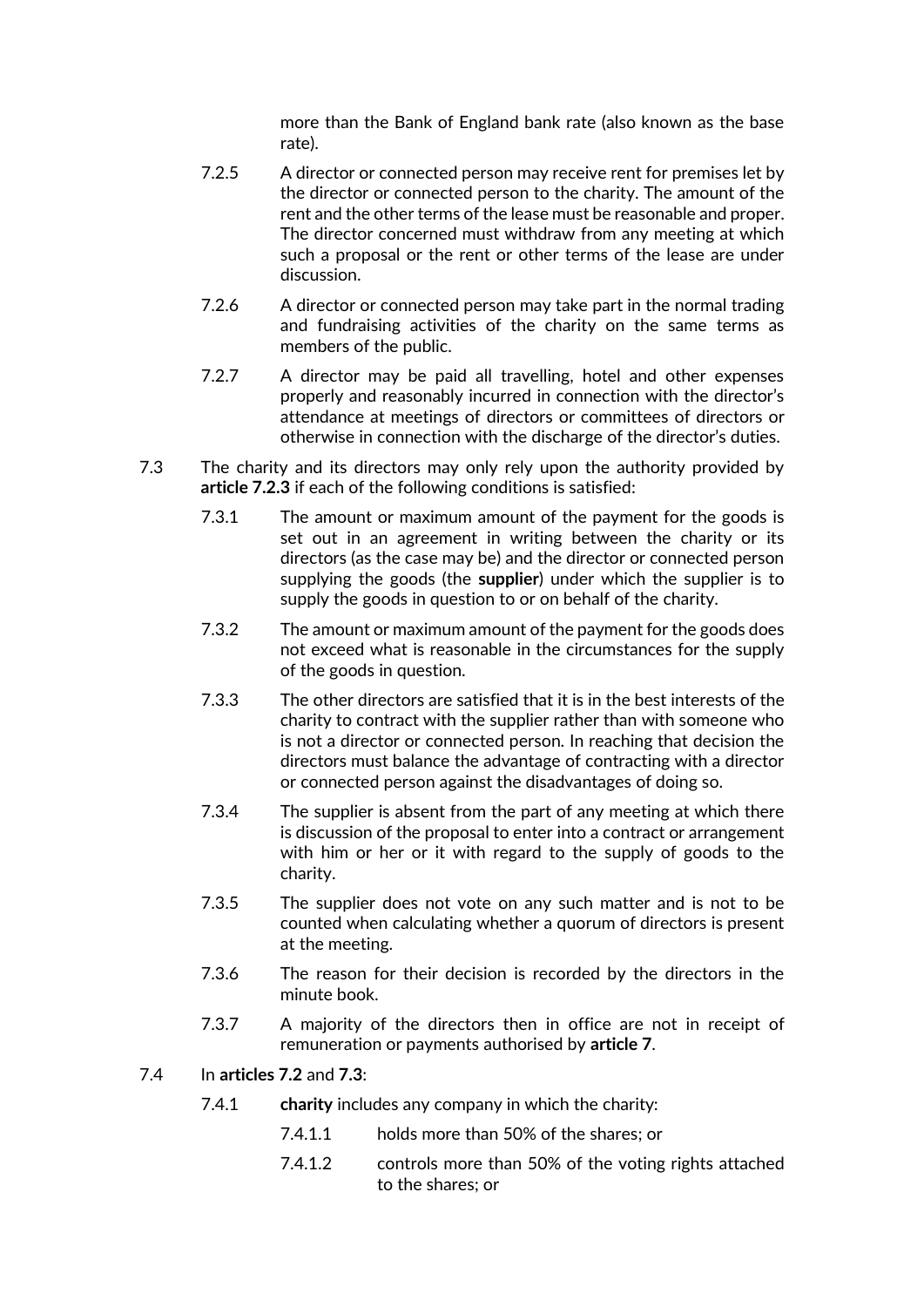- 7.4.1.3 has the right to appoint one or more directors to the board of the company.
- 7.4.2 **connected person** includes any person within the definition in **articl[e 44](#page-21-0)** 'Interpretation'

## <span id="page-7-0"></span>**8. Declaration of directors' interests**

A director must declare the nature and extent of any interest, direct or indirect, which he or she has in a proposed transaction or arrangement with the charity or in any transaction or arrangement entered into by the charity which has not previously been declared. A director must absent himself or herself from any discussions of the charity directors in which it is possible that a conflict will arise between his or her duty to act solely in the interests of the charity and any personal interest (including but not limited to any personal financial interest).

## **9. Conflicts of interests and conflicts of loyalties**

- 9.1 If a conflict of interests arises for a director because of a duty of loyalty owed to another organisation or person and the conflict is not authorised by virtue of any other provision in the articles, the unconflicted directors may authorise such a conflict of interests where the following conditions apply:
	- 9.1.1 the conflicted director is absent from the part of the meeting at which there is discussion of any arrangement or transaction affecting that other organisation or person;
	- 9.1.2 the conflicted director does not vote on any such matter and is not to be counted when considering whether a quorum of directors is present at the meeting; and
	- 9.1.3 the unconflicted directors consider it is in the interests of the charity to authorise the conflict of interests in the circumstances applying.
- <span id="page-7-1"></span>9.2 In this article a conflict of interests arising because of a duty of loyalty owed to another organisation or person only refers to such a conflict which does not involve a direct or indirect benefit of any nature to a director or to a connected person.

## **10. Members**

- 10.1 Membership is open to other individuals or organisations who:
	- 10.1.1 apply to the charity in the form required by the directors; and
	- 10.1.2 are approved by the directors.
- 10.2 The directors:
	- 10.2.1 may only refuse an application for membership if, acting reasonably and properly, they consider it to be in the best interests of the charity to refuse the application.
	- 10.2.2 must inform the applicant in writing of the reasons for the refusal within twenty-one days of the decision.
	- 10.2.3 must consider any written representations the applicant may make about the decision. The directors' decision following any written representations must be notified to the applicant in writing but shall be final.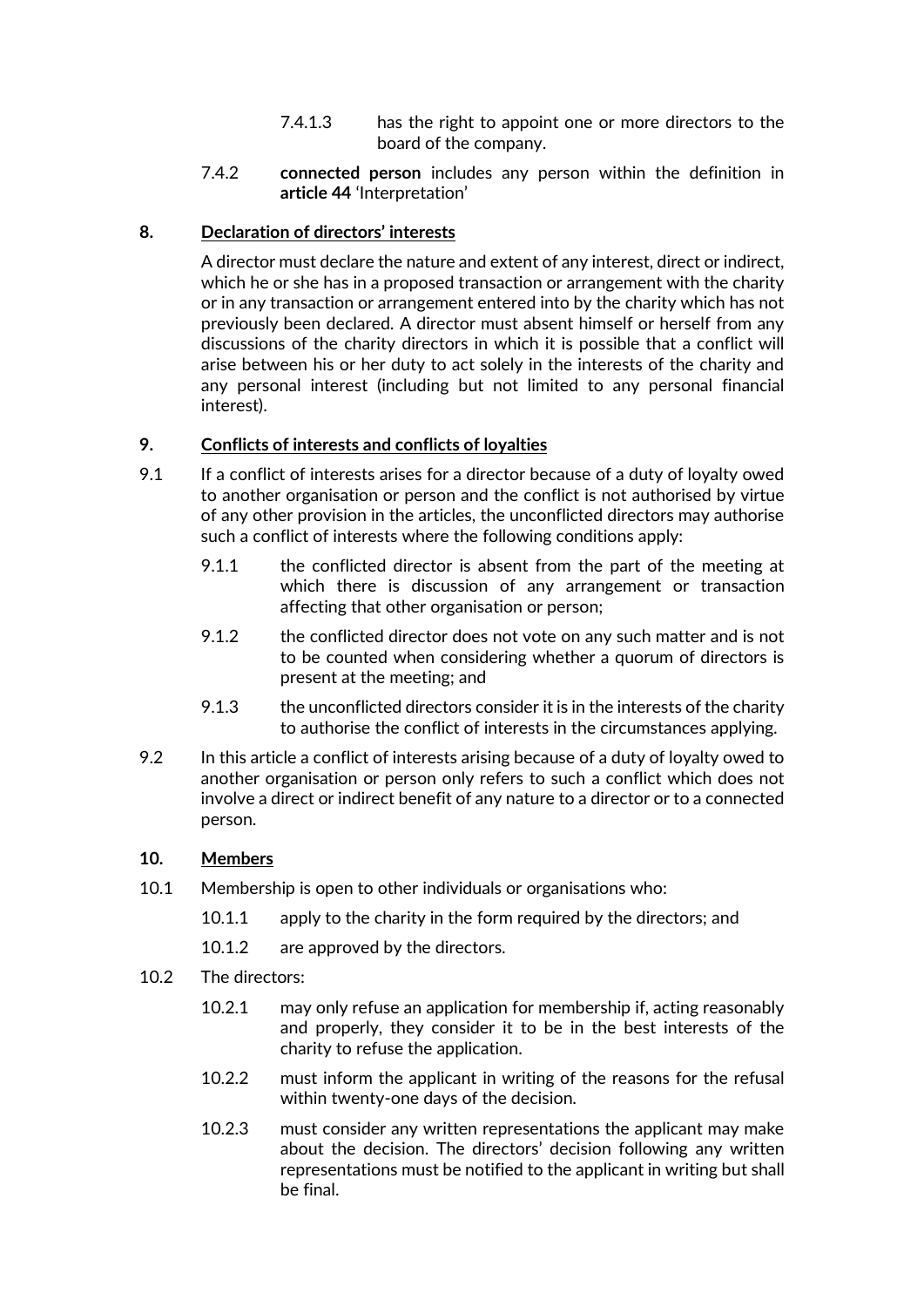- 10.3 Membership is not transferable.
- 10.4 The number of members shall not be subject to a minimum or maximum.
- 10.5 The directors must keep a register of names and addresses of the members.

## **11. Membership Subscriptions**

- 11.1 Annual subscriptions shall be fixed by the directors.
- 11.2 The directors shall prepared each year a budget of expenditure for the ensuing year and shall fix subscriptions for membership to meet the needs of the budget.
- 11.3 Subject to **article [11.4](#page-8-0)** the membership year shall run from 1 January to 31 December. Subscriptions shall be due in advance on 1 January each year.
- <span id="page-8-0"></span>11.4 The membership year in respect of Institutional Members shall be from 1 September to 31 August. Subscriptions of Institutional Members shall be due in advance by 1 September each year.

## <span id="page-8-1"></span>**12. Classes of membership**

- 12.1 The charity shall have the following classes of membership:
	- 12.1.1 Personal Members;
	- 12.1.2 Honorary Members;
	- 12.1.3 Institutional Members; and
	- 12.1.4 Life Members.
- 12.2 The directors may establish classes of membership with different rights and obligations and shall record the rights and obligations in the register of members.
- 12.3 The directors may not directly or indirectly alter the rights or obligations attached to a class of membership.
- 12.4 The rights attached to a class of membership may only be varied if:
	- 12.4.1 three-quarters of the members of that class consent in writing to the variation; or
	- 12.4.2 a special resolution is passed at a separate general meeting of the members of that class agreeing to the variation.
- 12.5 The provisions in the articles about general meetings shall apply to any meeting relating to the variation of the rights of any class of members.

#### **13. Termination of membership**

Membership is terminated if:

- 13.1 the member dies or, if it is an organisation, ceases to exist;
- 13.2 the member resigns by three months' written notice to the charity unless, after the resignation, there would be less than two members;
- 13.3 any sum due from the member to the charity is not paid in full within three months of it falling due (but in such a case a member may be reinstated on payment of the amount due);
- 13.4 the member is removed from membership by a resolution of the directors that it is in the best interests of the charity that his or her or its membership is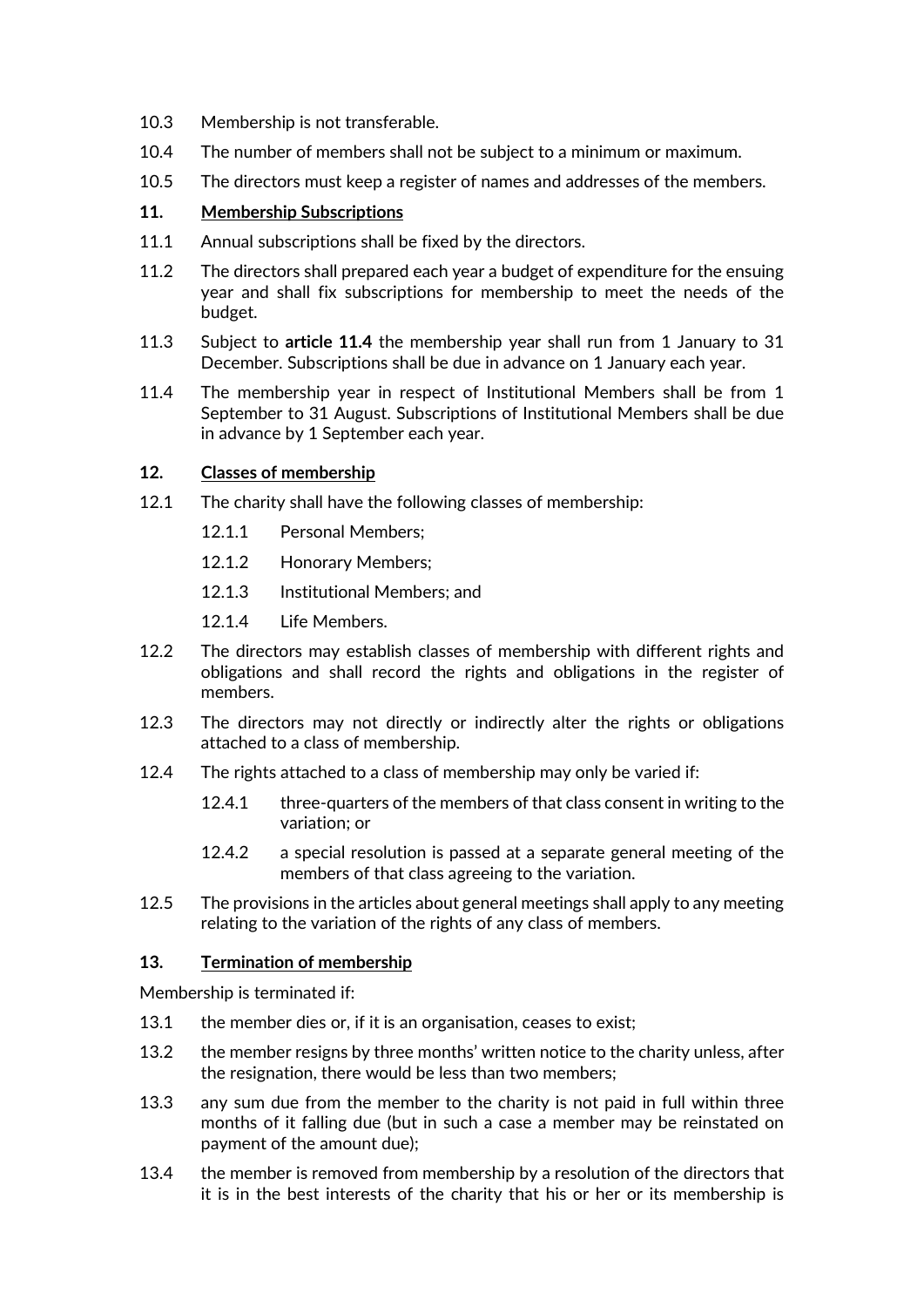terminated. A resolution to remove a member from membership may only be passed if:

- 13.4.1 the member has been given at least twenty-one days' notice in writing of the meeting of the directors at which the resolution will be proposed and the reasons why it is to be proposed; and
- 13.4.2 the member or, at the option of the member, the member's representative (who need not be a member of the charity) has been allowed to make representations to the meeting;
- 13.5 the member is declared bankrupt (or, in the case of a corporation, is wound up); or
- 13.6 the member makes an assignment or enters into an arrangement for the benefit of its creditors.

#### **General meetings**

#### **14. Types of general meeting**

- 14.1 All general meetings other than annual general meetings shall be called extraordinary general meetings.
- 14.2 An annual general meeting must be held each year on such date and at such time as shall be fixed by the directors and not more than fifteen months may elapse between successive annual general meetings.

#### **15. Calling a general meeting**

- 15.1 The directors may call a general meeting at any time.
- 15.2 The directors shall call a general meeting at the request of members representing not less than 10% of the total voting rights of all the members entitled to vote and, pursuant to the provisions of the Companies Act 2006, shall forthwith proceed to convene an extraordinary general meeting for a date not earlier than 14 days nor later than eight weeks after receipt of the request.

#### **16. Notice of general meetings**

- 16.1 The minimum periods of notice required to hold a general meeting of the charity are:
	- 16.1.1 twenty-one clear days for an annual general meeting or a general meeting called for the passing of a special resolution; and
	- 16.1.2 fourteen clear days for all other general meetings.
- 16.2 A general meeting may be called by shorter notice if it is so agreed by a majority in number of members having a right to attend and vote at the meeting, being a majority who together hold not less than 90 percent of the total voting rights.
- 16.3 The notice must specify the date time and place of the meeting and the general nature of the business to be transacted. If the meeting is to be an annual general meeting, the notice must say so. The notice must also contain a statement setting out the right of members to appoint a proxy under section 324 of the Companies Act 2006 and **article [21](#page-11-0)** along with a form of proxy notice in accordance with **article [21.1.2](#page-12-0)**.
- 16.4 The notice must be given to all the members and to the directors.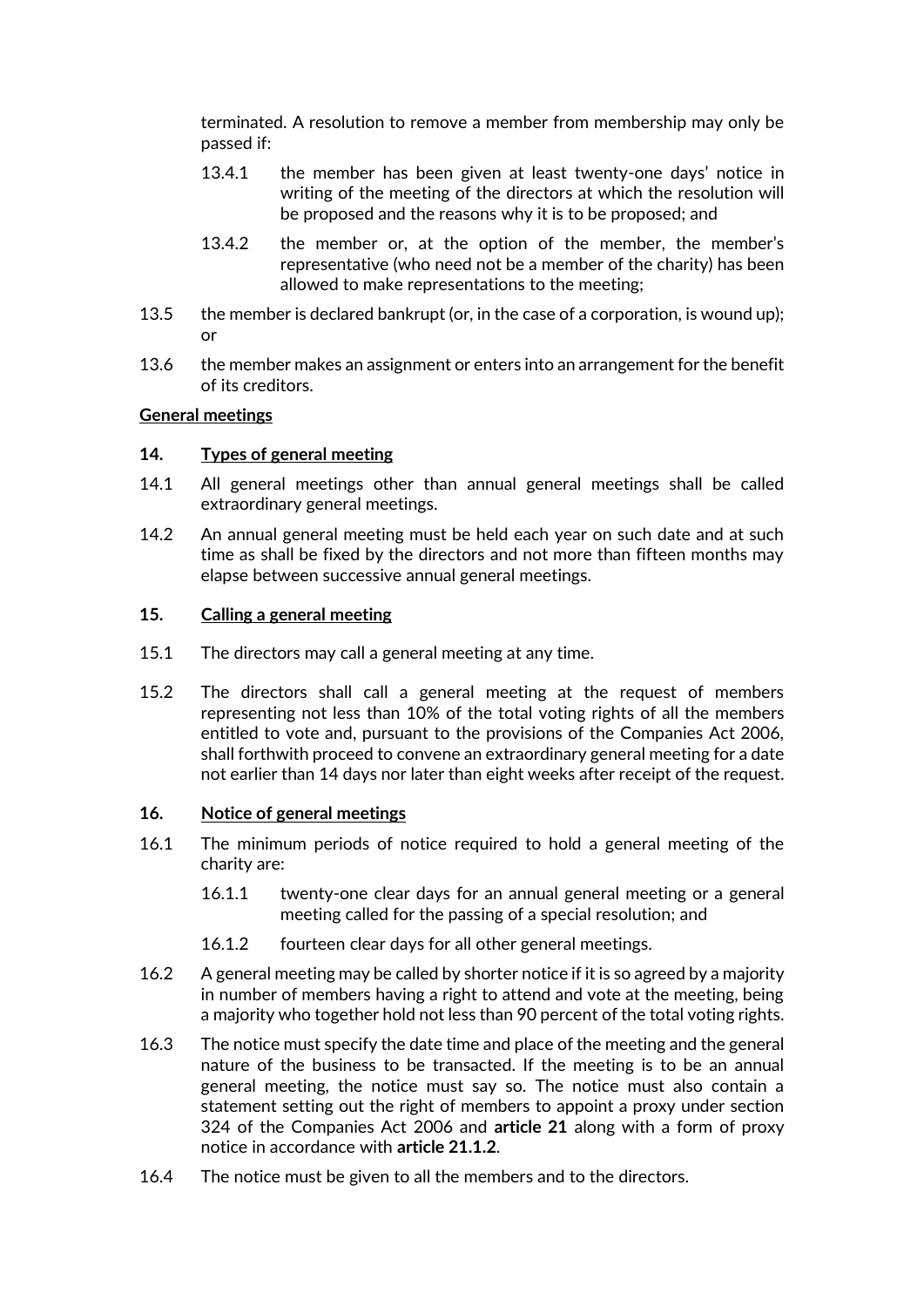16.5 The proceedings at a meeting shall not be invalidated because a person who was entitled to receive notice of the meeting did not receive it because of an accidental omission by the charity.

## **Proceedings at General Meetings**

## **17. Quorum**

- 17.1 No business shall be transacted at any general meeting unless a quorum is present.
- 17.2 A quorum is:
	- 17.2.1 35 members present in person or by proxy and entitled to vote upon the business to be conducted at the meeting in respect of an annual general meeting; or
	- 17.2.2 15 members present in person or by proxy and entitled to vote upon the business to be conducted at the meeting in respect of all other general meetings other than an annual general meeting.
- 17.3 The authorised representative of a member organisation shall be counted in the quorum.
- 17.4 If:
	- 17.4.1 a quorum is not present within an hour from the time appointed for the meeting; or
	- 17.4.2 during a meeting a quorum ceases to be present;

the meeting shall be adjourned to such time and place as the directors shall determine.

- 17.5 The directors must reconvene the meeting and must give at least seven clear days' notice of the reconvened meeting stating the date, time and place of the meeting.
- 17.6 If no quorum is present at the reconvened meeting within half an hour of the time specified for the start of the meeting the members present in person or by proxy at that time shall constitute the quorum for that meeting.

#### **18. Chairing meetings**

- 18.1 Annual general meetings shall be chaired by the President unless he or she is unable to attend the meeting and in such a case the Chair of Council shall chair the meeting.
- 18.2 General meetings, other than annual general meetings, shall be chaired by the Chair of Council.
- 18.3 If the Chair of Council is not present within fifteen minutes of the time appointed for the meeting the meeting shall be adjourned for seven days and be reconvened at the same time and the same day as the original meeting.

#### **19. Adjourning meetings**

- 19.1 The members present in person or by proxy at a meeting may resolve by ordinary resolution that the meeting shall be adjourned.
- 19.2 The person who is chairing the meeting must decide the date, time and place at which the meeting is to be reconvened unless those details are specified in the resolution.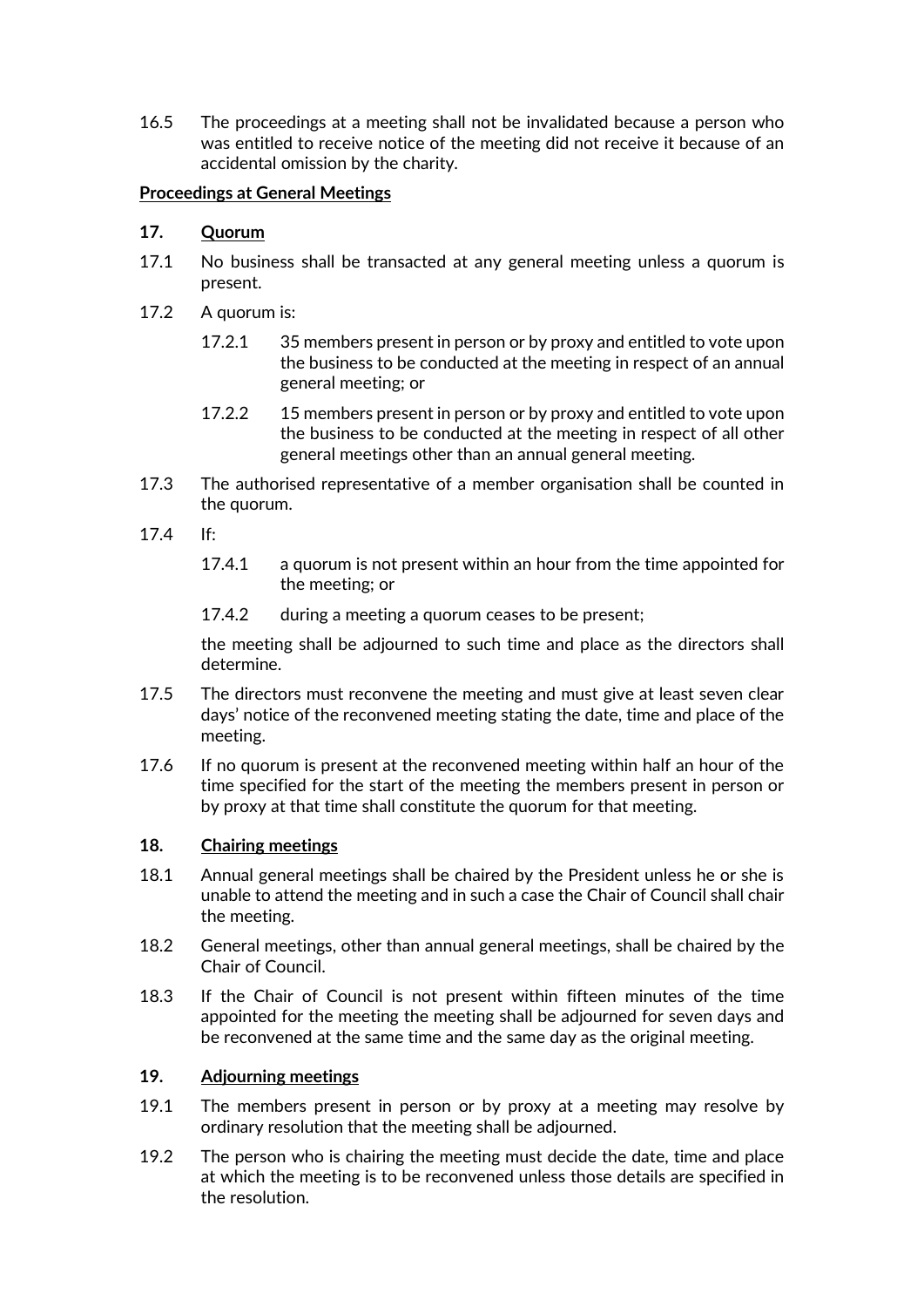- 19.3 No business shall be conducted at a reconvened meeting unless it could properly have been conducted at the meeting had the adjournment not taken place.
- 19.4 If a meeting is adjourned by a resolution of the members for more than seven days, at least seven clear days' notice shall be given of the reconvened meeting stating the date, time and place of the meeting.

## **20. Poll Votes**

- 20.1 Any vote at a meeting shall be decided by a show of hands unless before, or on the declaration of the result of, the show of hands a poll is demanded:
	- 20.1.1 by the person chairing the meeting; or
	- 20.1.2 by at least two members present in person or by proxy and having the right to vote at the meeting; or
	- 20.1.3 by a member or members present in person or by proxy representing not less than one-tenth of the total voting rights of all the members having the right to vote at the meeting.
- 20.2 The declaration by the person who is chairing the meeting of the result of a vote shall be conclusive unless a poll is demanded.
- 20.3 The result of the vote must be recorded in the minutes of the charity but the number or proportion of votes cast need not be recorded.
- 20.4 A demand for a poll may be withdrawn, before the poll is taken, but only with the consent of the person who is chairing the meeting.
- 20.5 If the demand for a poll is withdrawn the demand shall not invalidate the result of a show of hands declared before the demand was made.
- 20.6 A poll must be taken as the person who is chairing the meeting directs, who may appoint scrutineers (who need not be members) and who may fix a time and place for declaring the results of the poll.
- 20.7 The result of the poll shall be deemed to be the resolution of the meeting at which the poll is demanded.
- 20.8 A poll demanded on the election of a person to chair a meeting or on a question of adjournment must be taken immediately.
- 20.9 A poll demanded on any other question must be taken either immediately or at such time and place as the person who is chairing the meeting directs.
- 20.10 The poll must be taken within thirty days after it has been demanded.
- 20.11 If the poll is not taken immediately at least seven clear days' notice shall be given specifying the time and place at which the poll is to be taken.
- 20.12 If a poll is demanded the meeting may continue to deal with any other business that may be conducted at the meeting.

#### <span id="page-11-0"></span>**21. Proxy Notices**

- 21.1 Content of proxy notices
	- 21.1.1 Proxies may only validly be appointed by a notice in writing (a **proxy notice**) which -
		- 21.1.1.1 states the name and address of the member appointing the proxy;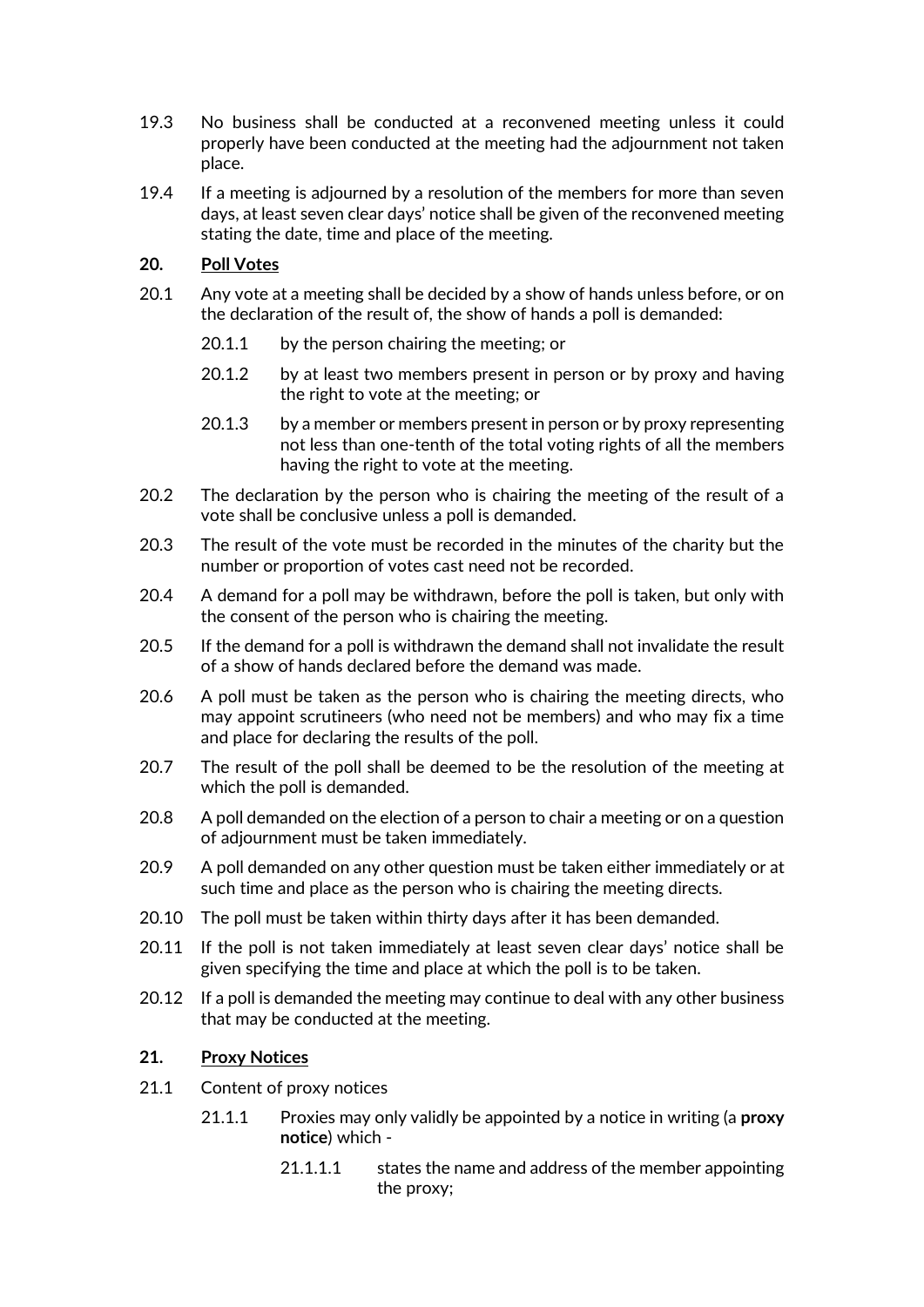- 21.1.1.2 identifies the person appointed to be that member's proxy and the general meeting in relation to which that person is appointed;
- 21.1.1.3 is signed by or on behalf of the member appointing the proxy, or is authenticated in such manner as the directors may determine; and
- 21.1.1.4 is delivered to the charity in accordance with the articles and any instructions contained in the notice of the general meeting to which they relate.
- <span id="page-12-0"></span>21.1.2 The charity may require proxy notices to be delivered in a particular form, and may specify different forms for different purposes.
- 21.1.3 Proxy notices may specify how the proxy appointed under them is to vote (or that the proxy is to abstain from voting) on one or more resolutions.
- 21.1.4 Unless a proxy notice indicates otherwise, it must be treated as
	- 21.1.4.1 allowing the person appointed under it as a proxy discretion as to how to vote on any ancillary or procedural resolutions put to the meeting; and
	- 21.1.4.2 appointing that person as a proxy in relation to any adjournment of the general meeting to which it relates as well as the meeting itself.
- 21.2 Delivery of proxy notices
	- 21.2.1 A person who is entitled to attend, speak or vote (either on a show of hands or on a poll) at a general meeting remains so entitled in respect of that meeting or any adjournment of it, even though a valid proxy notice has been delivered to the charity by or on behalf of that person.
	- 21.2.2 An appointment under a proxy notice may be revoked by delivering to the charity a notice in writing given by or on behalf of the person by whom or on whose behalf the proxy notice was given.
	- 21.2.3 A notice revoking a proxy appointment only takes effect if it is delivered before the start of the meeting or adjourned meeting to which it relates.
	- 21.2.4 If a proxy notice is not executed by the person appointing the proxy, it must be accompanied by written evidence of the authority of the person who executed it to execute it on the appointor's behalf.
- 21.3 For the avoidance of doubt, a proxy vote can be used on a show of hands or a poll.

#### **22. Written resolutions**

- 22.1 A resolution in writing agreed by a simple majority (or in the case of a special resolution by a majority of not less than 75%) of the members who would have been entitled to vote upon it had it been proposed at a general meeting shall be effective provided that:
	- 22.1.1 a copy of the proposed resolution has been sent to every eligible member;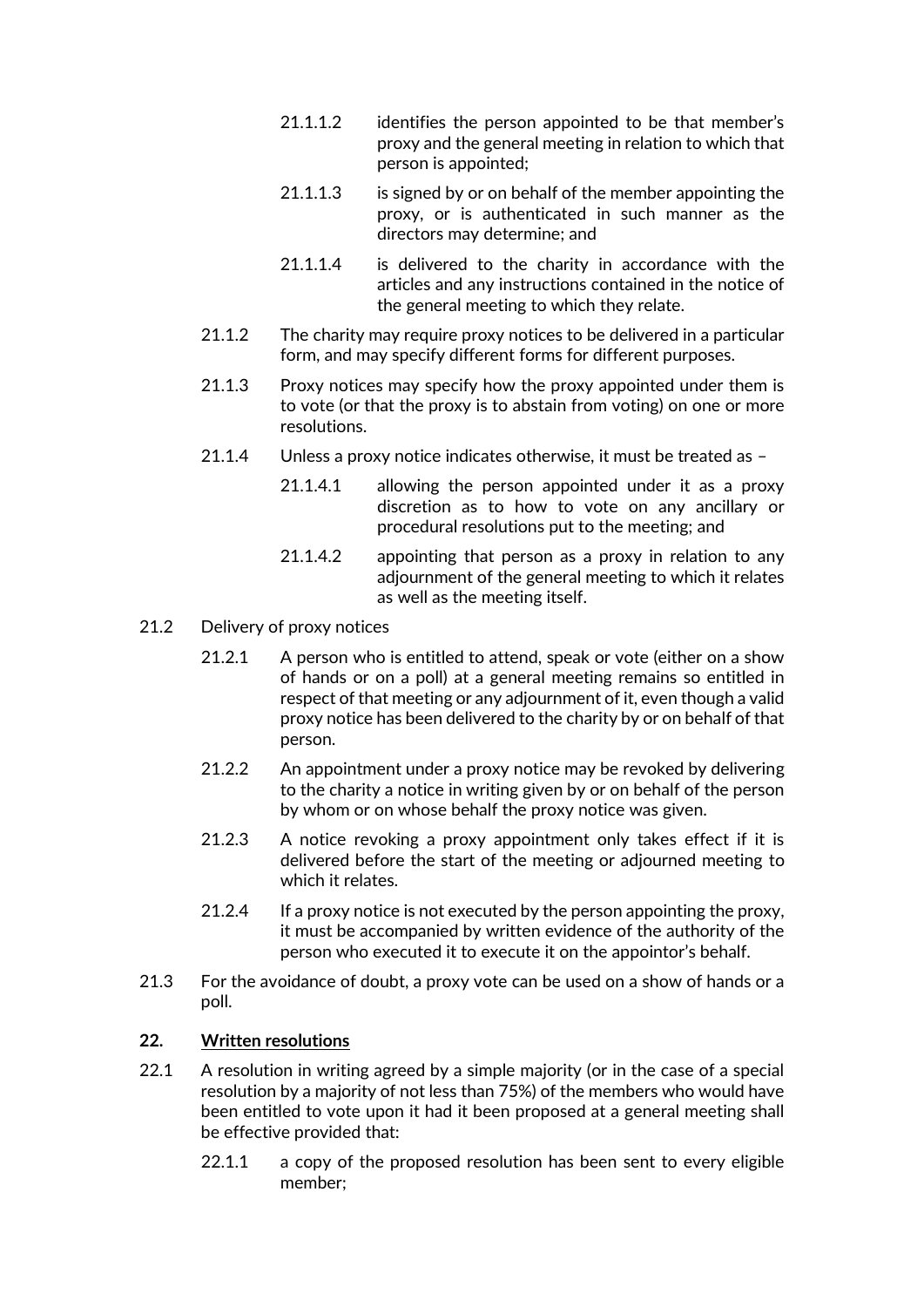- 22.1.2 a simple majority (or in the case of a special resolution a majority of not less than 75%) of members has signified its agreement to the resolution; and
- 22.1.3 it is contained in an authenticated document which has been received at the registered office within the period of 28 days beginning with the circulation date.
- 22.2 A resolution in writing may comprise several copies to which one or more members have signified their agreement.
- 22.3 In the case of a member that is an organisation, its authorised representative may signify its agreement.

## **23. Votes of members**

- 23.1 Subject to **article [12](#page-8-1)**, every member, whether an individual or an organisation, shall have one vote.
- 23.2 Any objection to the qualification of any voter must be raised at the meeting at which the vote is tendered and the decision of the person who is chairing the meeting shall be final.

## **24. Institutional Member Votes**

- 24.1 Any organisation that is a member of the charity may nominate any person (including another individual member) to act as its representative at any meeting of the charity.
- 24.2 The organisation must give written notice to the charity of the name of its representative. The representative shall not be entitled to represent the organisation at any meeting unless the notice has been received by the charity. The representative may continue to represent the organisation until written notice to the contrary is received by the charity.
- 24.3 Any notice given to the charity will be conclusive evidence that the representative is entitled to represent the organisation or that his or her authority has been revoked. The charity shall not be required to consider whether the representative has been properly appointed by the organisation.

#### **Directors**

#### **25. Number of directors**

- 25.1 The minimum number of directors shall be 11 but not more than 25 (unless otherwise determined by ordinary resolution).
- 25.2 A director may not appoint an alternate director or anyone to act on his or her behalf at meetings of the directors.

#### **26. Power of directors**

- 26.1 The directors shall manage the business of the charity and may exercise all the powers of the charity unless they are subject to any restrictions imposed by the Companies Acts, the articles or any special resolution.
- 26.2 No alteration of the articles or any special resolution shall have retrospective effect to invalidate any prior act of the directors.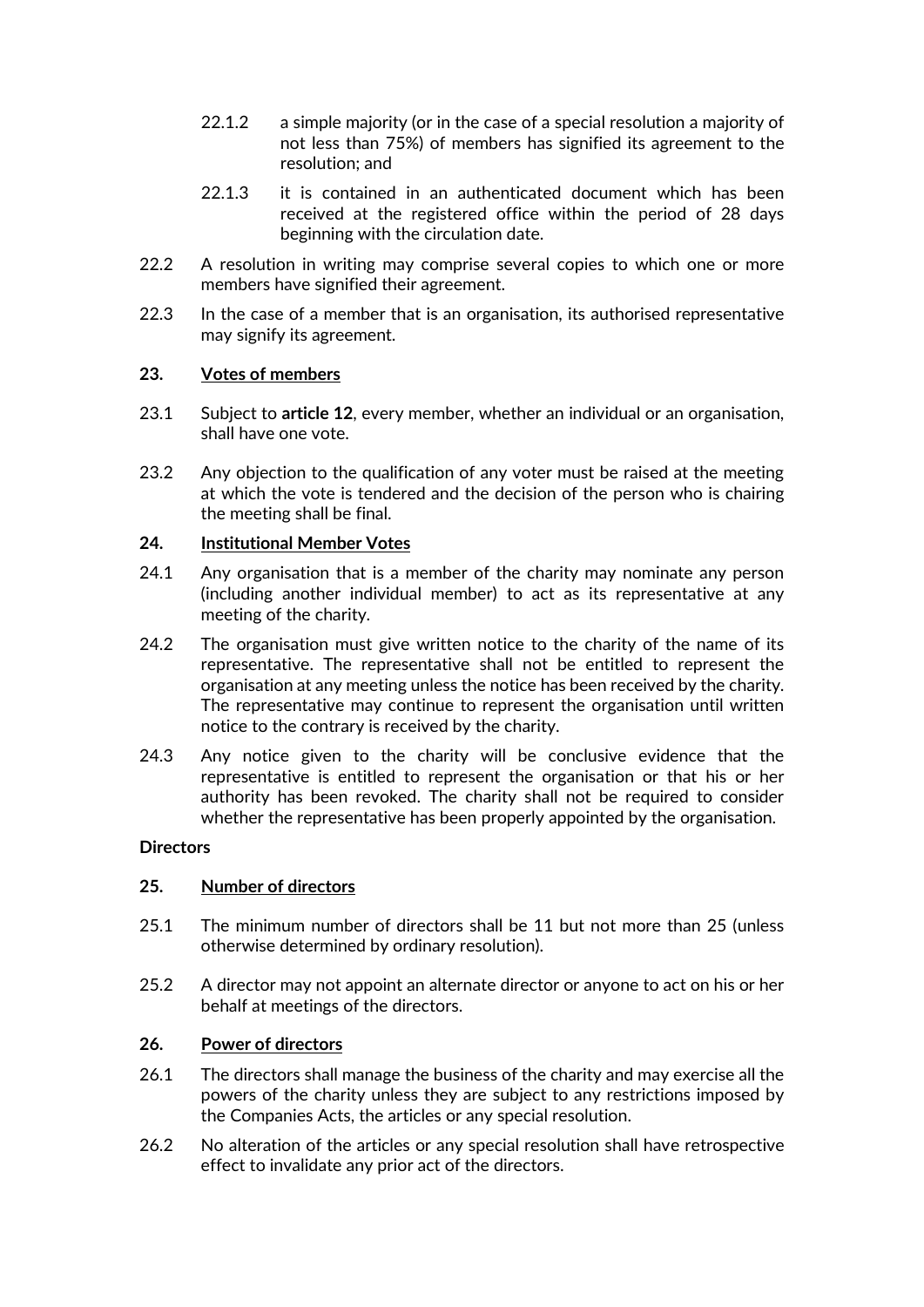26.3 Any meeting of directors at which a quorum is present at the time the relevant decision is made may exercise all the powers exercisable by the directors.

## **27. Appointment and retirement of directors**

- 27.1 A director must be a natural person aged 18 or over.
- 27.2 A director must also be a member.
- 27.3 No one may be appointed a director if such director would be disqualified from acting under the provisions of **article [28](#page-15-0)**.
- <span id="page-14-0"></span>27.4 Save for a President, the election of directors shall take place at the annual general meeting as follows:
	- 27.4.1 directors shall be appointed annually and (subject to **articles [27.4.2](#page-14-0)** and **[27.4.3](#page-14-1)** below) retiring directors may stand for re-election;
	- 27.4.2 <sup>'</sup>A' Directors may not hold the role to which they have been elected for more than five years in any continuous period of 10 years; and
	- 27.4.3 'B' Directors may not serve for a period of more than three years consecutively and election to a further term is subject to a maximum of six years in any continuous period of nine years.
- <span id="page-14-2"></span><span id="page-14-1"></span>27.5 Nominations for election as directors must be made in writing by two members. Such nominations together with the nominee's written consent to serve shall be delivered to the Honorary Secretary of the charity by 31 December of the year preceding the annual general meeting in question and shall be notified to members 14 days before that meeting.
- <span id="page-14-3"></span>27.6 If insufficient candidates be nominated in advance under **article [27.5](#page-14-2)** above, members who will be present at the annual general meeting may make further nominations (which must have the nominee's written consent) which shall be duly proposed, seconded and handed to the Honorary Secretary prior to the annual general meeting.
- 27.7 If the number of nominations under **articles [27.5](#page-14-2)** and **[27.6](#page-14-3)** exceeds the total number of vacancies, those nominated under **article [27.5](#page-14-2)** shall be deemed to have been elected by ballot.
- 27.8 If a ballot is necessary, all votes shall be recorded on a printed ballot paper and the candidates securing the most votes on the ballot papers shall be deemed to have been elected. The election of candidates receiving an equality of votes shall be decided by lot.
- 27.9 If the number of directors is reduced for whatever reason the directors may elect a person eligible for membership of the board of directors to fill any vacancy in the board of directors. Such a new director shall hold office until the next annual general meeting when they shall be eligible for election.
- 27.10 Notwithstanding **articles [27.11](#page-15-1)** and **[27.12](#page-15-2)**, the directors shall have power at any time to co-opt any person to be a director to serve as a director for such time as it shall think fit, but in an advisory capacity only and without the right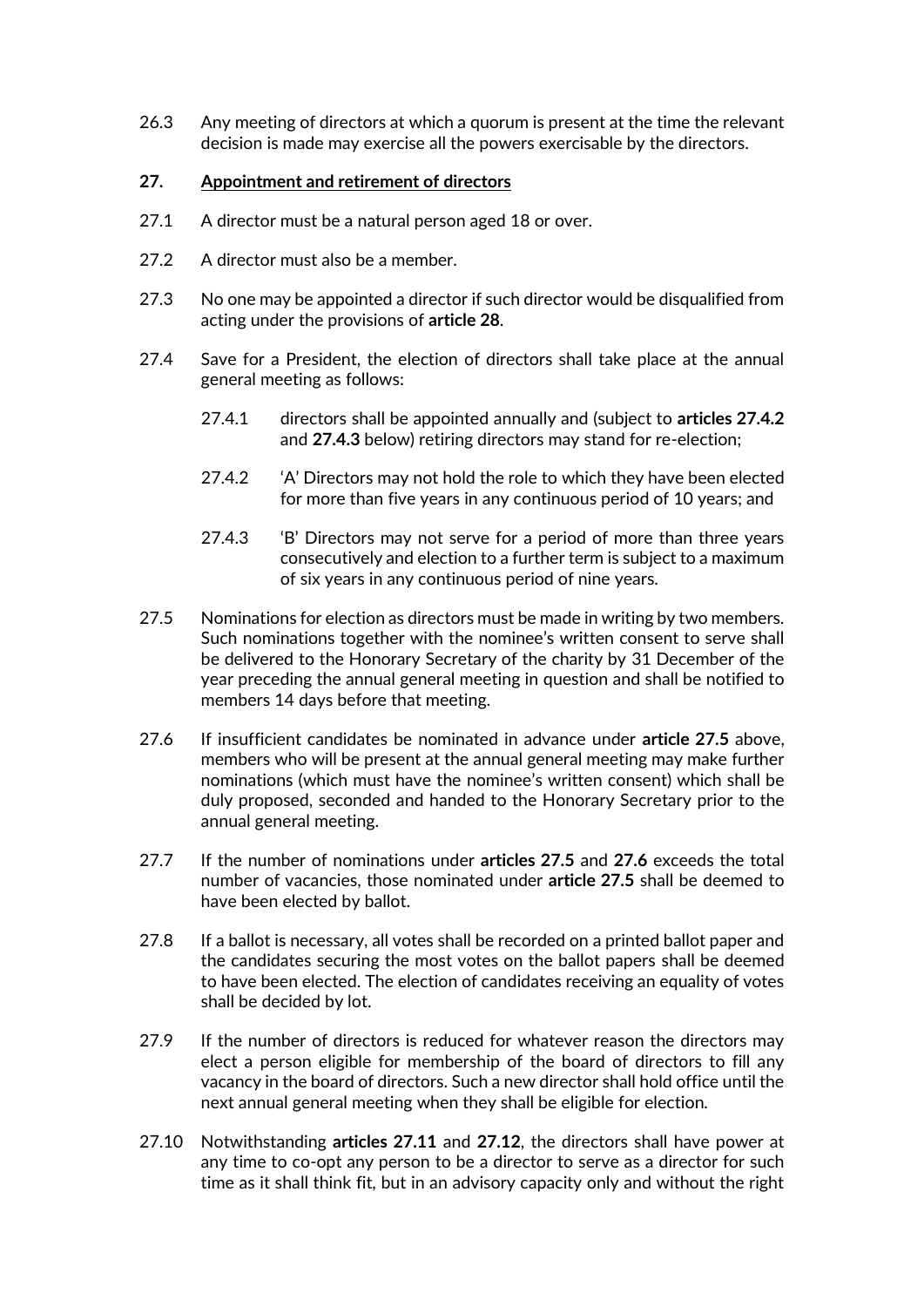to vote. Such person shall not count towards the quorum in respect of meetings of directors.

- <span id="page-15-1"></span>27.11 The directors may appoint a person who is willing to act to be a director but any person so appointed by a resolution must retire at the next annual general meeting and must not be taken into account in determining the directors who are to retire by rotation.
- <span id="page-15-2"></span>27.12 The appointment of a director, whether by the charity in general meeting or by the other directors, must not cause the number of directors to exceed any number fixed as the maximum number of directors.

#### <span id="page-15-0"></span>**28. Disqualification and removal of directors**

A director shall cease to hold office if he or she:

- 28.1 ceases to be a director by virtue of any provision in the Companies Acts or is prohibited by law from being a director;
- 28.2 becomes bankrupt or makes an arrangement or composition with their creditors generally;
- 28.3 is disqualified from acting as a trustee by virtue of sections 178 and 179 of the Charities Act 2011 (or any statutory re-enactment or modification of those provisions);
- 28.4 ceases to be a member of the charity;
- 28.5 in the written opinion, given to the company, of a registered medical practitioner treating that person, has become physically or mentally incapable of acting as a director and may remain so for more than three months;
- 28.6 resigns as a director by notice to the charity; or
- 28.7 is absent without the permission of the directors from more than three consecutive meetings and the directors resolve that his or her office be vacated.

#### **29. Remuneration of directors**

The directors must not be paid any remuneration unless it is authorised by **article [7](#page-5-0)**.

#### **30. Proceedings of directors**

- 30.1 The directors may regulate their proceedings as they think fit, subject to the provisions of the articles.
- 30.2 Any four directors together may call a meeting of the directors. At that time the directors shall provide written details of the matters to be discussed. It shall not be necessary to give notice of a meeting to a director who is absent from the United Kingdom.
- 30.3 Questions arising at a meeting shall be decided by a majority of votes.
- 30.4 In the case of an equality of votes, the person who is chairing the meeting shall have a second or casting vote.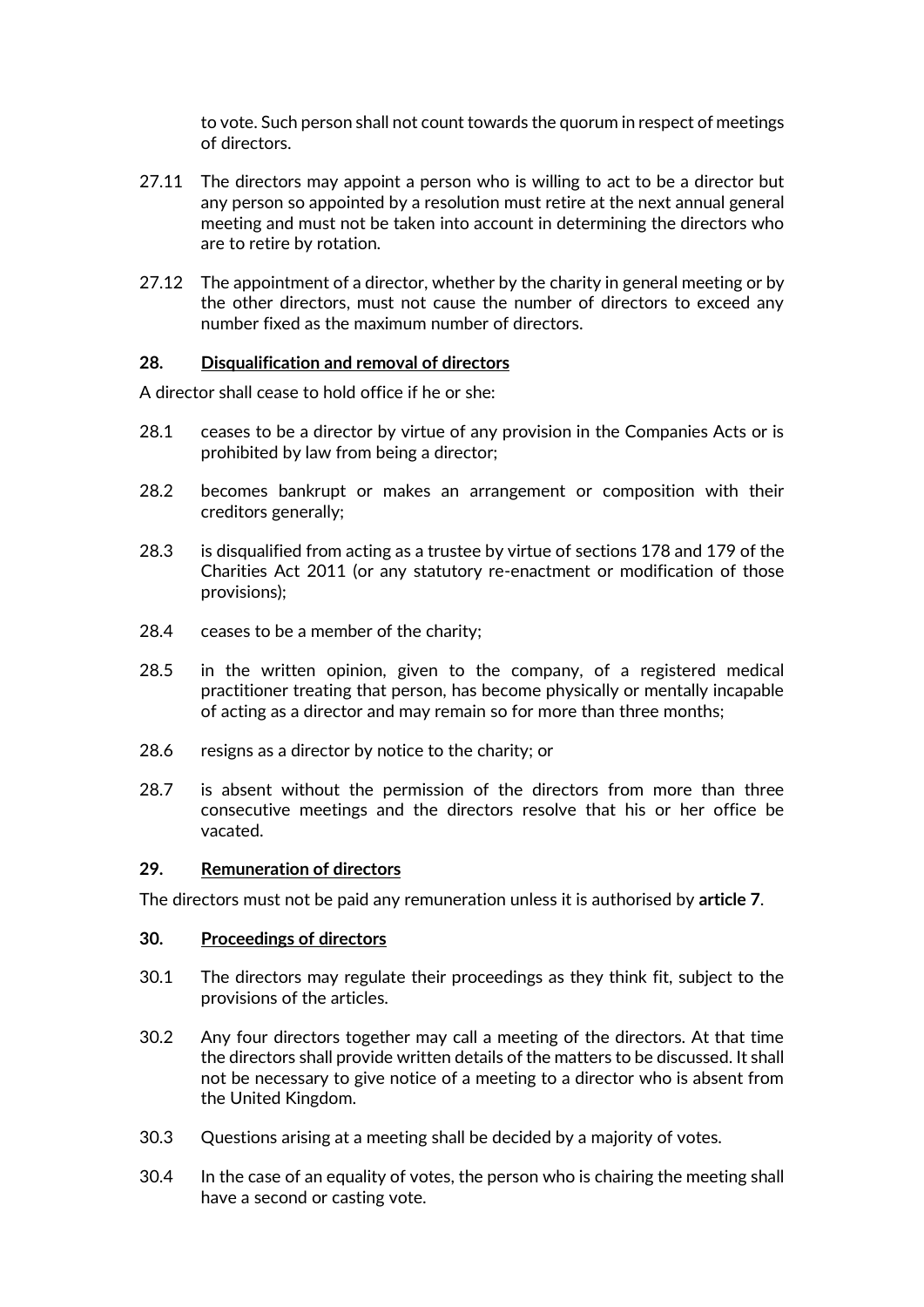30.5 A meeting may be held by suitable electronic means agreed by the directors in which each participant may communicate with all the other participants.

#### **31. Quorum**

- 31.1 No decision may be made by a meeting of the directors unless a quorum is present at the time the decision is purported to be made. **Present** includes being present by suitable electronic means agreed by the directors in which a participant or participants may communicate with all the other participants.
- 31.2 The quorum shall be eight.
- 31.3 A director shall not be counted in the quorum present when any decision is made about a matter upon which that director is not entitled to vote.
- 31.4 If the number of directors is less than the number fixed as the quorum, the continuing directors or director may act only for the purpose of filling vacancies or of calling a general meeting.

## **32. Chair**

If there is no director holding the office of chair, or if the director holding it is unwilling to preside or is not present within 10 minutes after the time appointed for the meeting, the directors present may appoint one of their number to be chair of the meeting.

#### **33. Form of resolution**

- 33.1 A resolution in writing or in electronic form agreed by all of the directors entitled to receive notice of a meeting of the directors and to vote upon the resolution shall be as valid and effectual as if it had been passed at a meeting of the directors duly convened and held.
- 33.2 The resolution in writing may comprise several documents containing the text of the resolution in like form to each of which one or more directors has signified their agreement.

#### **34. Delegation**

- 34.1 The directors may delegate any of their powers or functions to a committee of two or more directors but the terms of any delegation must be recorded in the minute book.
- 34.2 The directors may impose conditions when delegating, including the conditions that:
	- 34.2.1 the relevant powers are to be exercised exclusively by the committee to whom they delegate;
	- 34.2.2 no expenditure may be incurred on behalf of the charity except in accordance with a budget previously agreed with the directors.
- 34.3 The directors may revoke or alter a delegation.
- 34.4 All acts and proceedings of any committees must be fully and promptly reported to the directors.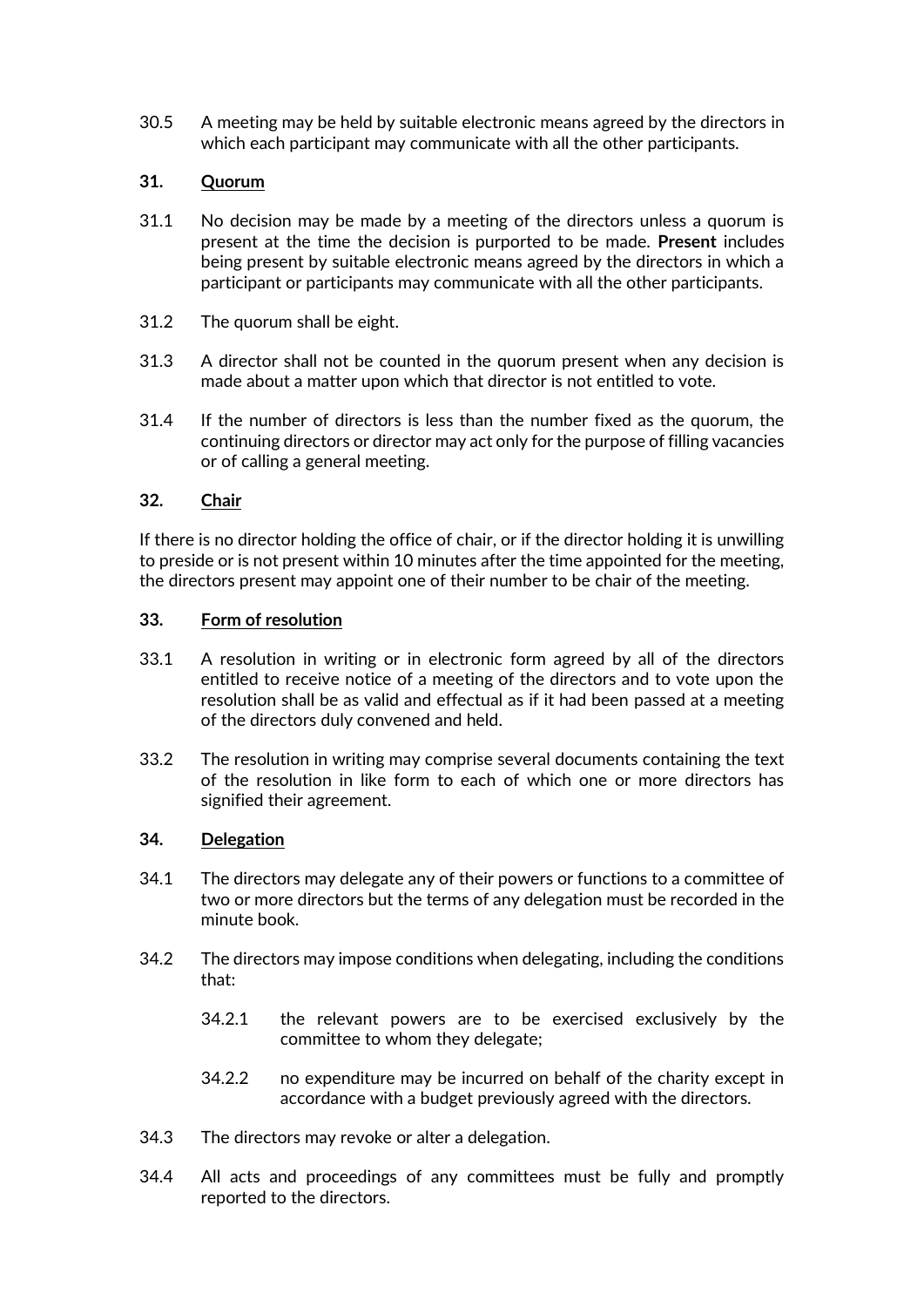#### **35. Validity of directors' decisions**

- <span id="page-17-1"></span>35.1 Subject to **article [35.2,](#page-17-0)** all acts done by a meeting of directors, or of a committee of directors, shall be valid notwithstanding the participation in any vote of a director:
	- 35.1.1 who was disqualified from holding office;
	- 35.1.2 who had previously retired or who had been obliged by the constitution to vacate office;
	- 35.1.3 who was not entitled to vote on the matter, whether by reason of a conflict of interests or otherwise;

if without:

- 35.1.4 the vote of that director; and
- 35.1.5 that director being counted in the quorum;

<span id="page-17-0"></span>the decision has been made by a majority of the directors at a quorate meeting.

35.2 **Article [35.1](#page-17-1)** does not permit a director or a connected person to keep any benefit that may be conferred upon him or her by a resolution of the directors or of a committee of directors if, but for **articl[e 35.1](#page-17-1)**, the resolution would have been void, or if the director has not complied with **article [8](#page-7-0)**.

#### **36. Minutes**

The directors must keep minutes of all:

- 36.1 appointments of officers made by the directors;
- 36.2 proceedings at meetings of the charity;
- 36.3 meetings of the directors and committees of directors including:
	- 36.3.1 the names of the directors present at the meeting;
	- 36.3.2 the decisions made at the meetings; and
	- 36.3.3 where appropriate the reasons for the decisions.

#### **37. Accounts**

- 37.1 The directors must prepare for each financial year accounts as required by the Companies Acts. The accounts must be prepared to show a true and fair view and follow accounting standards issued or adopted by the Accounting Standards Board or its successors and adhere to the recommendations of applicable Statements of Recommended Practice.
- 37.2 The directors must keep accounting records as required by the Companies Act 2006.

#### **38. Annual Report and Return and Register of Charities**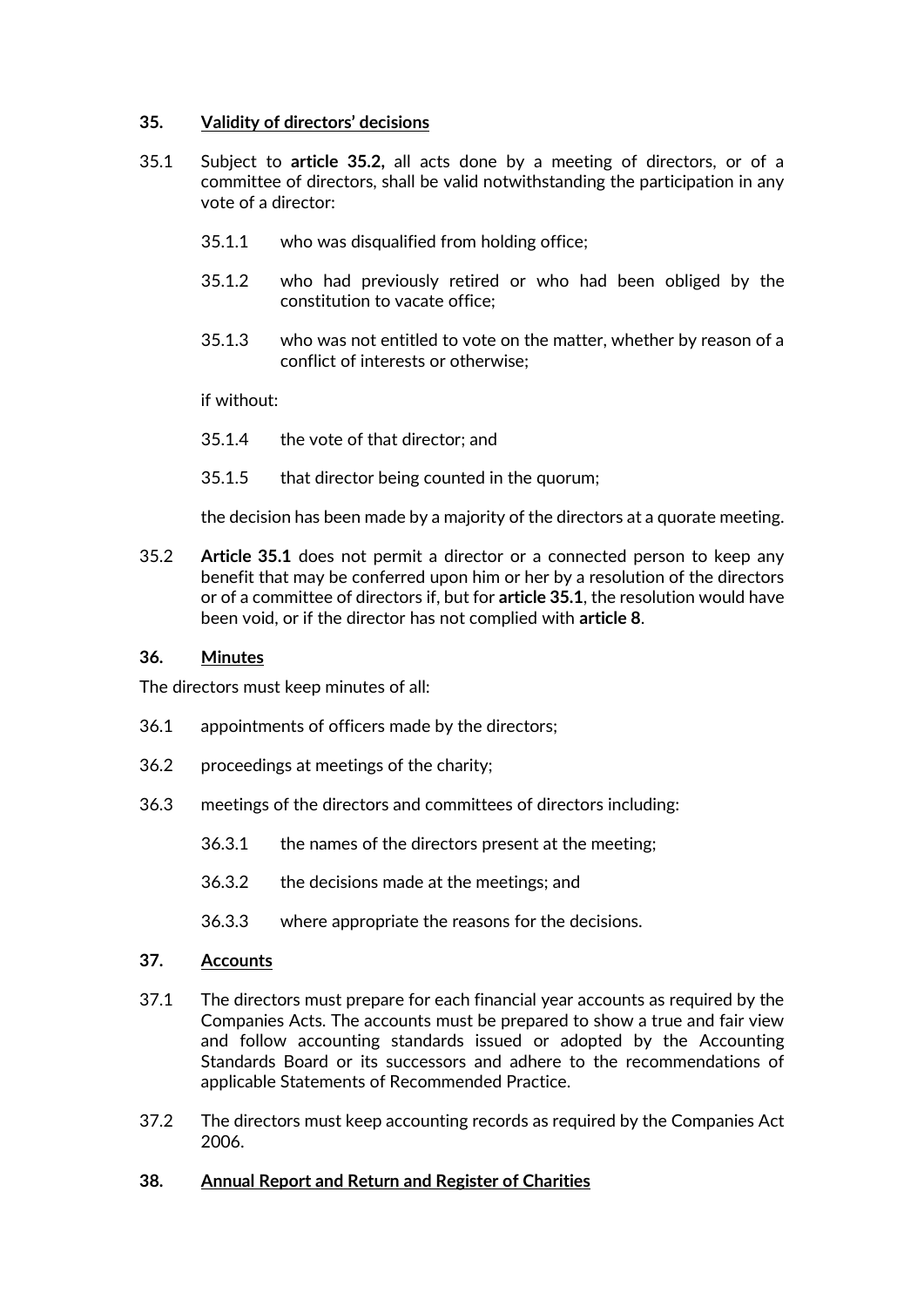- 38.1 The directors must comply with the requirements of the Charities Act 2011 with regard to the:
	- 38.1.1 transmission of a copy of the statements of account to the Commission;
	- 38.1.2 preparation of an Annual Report and the transmission of a copy of it to the Commission;
	- 38.1.3 preparation of an Annual Return and its transmission to the Commission.
- 38.2 The directors must notify the Commission promptly of any changes to the charity's entry on the Central Register of Charities.

#### **39. Means of communication to be used**

- 39.1 Subject to the articles, anything sent or supplied by or to the charity under the articles may be sent or supplied in any way in which the Companies Act 2006 provides for documents or information which are authorised or required by any provision of that Act to be sent or supplied by or to the charity.
- 39.2 Subject to the articles, any notice or document to be sent or supplied to a director in connection with the taking of decisions by directors may also be sent or supplied by the means by which that director has asked to be sent or supplied with such notices or documents for the time being.
- 39.3 Any notice to be given to or by any person pursuant to the articles:
	- 39.3.1 must be in writing; or
	- 39.3.2 must be given in electronic form.
- 39.4 The charity may give any notice to a member either:
	- 39.4.1 personally; or
	- 39.4.2 by sending it by post in a prepaid envelope addressed to the member at his or her address; or
	- 39.4.3 by leaving it at the address of the member; or
	- 39.4.4 by giving it in electronic form to the member's address; or
	- 39.4.5 by placing the notice on a website and providing the person with a notification in writing or in electronic form of the presence of the notice on the website. The notification must state that it concerns a notice of a company meeting and must specify the place date and time of the meeting.
- 39.5 A member who does not register an address with the charity or who registers only a postal address that is not within the United Kingdom shall not be entitled to receive any notice from the charity.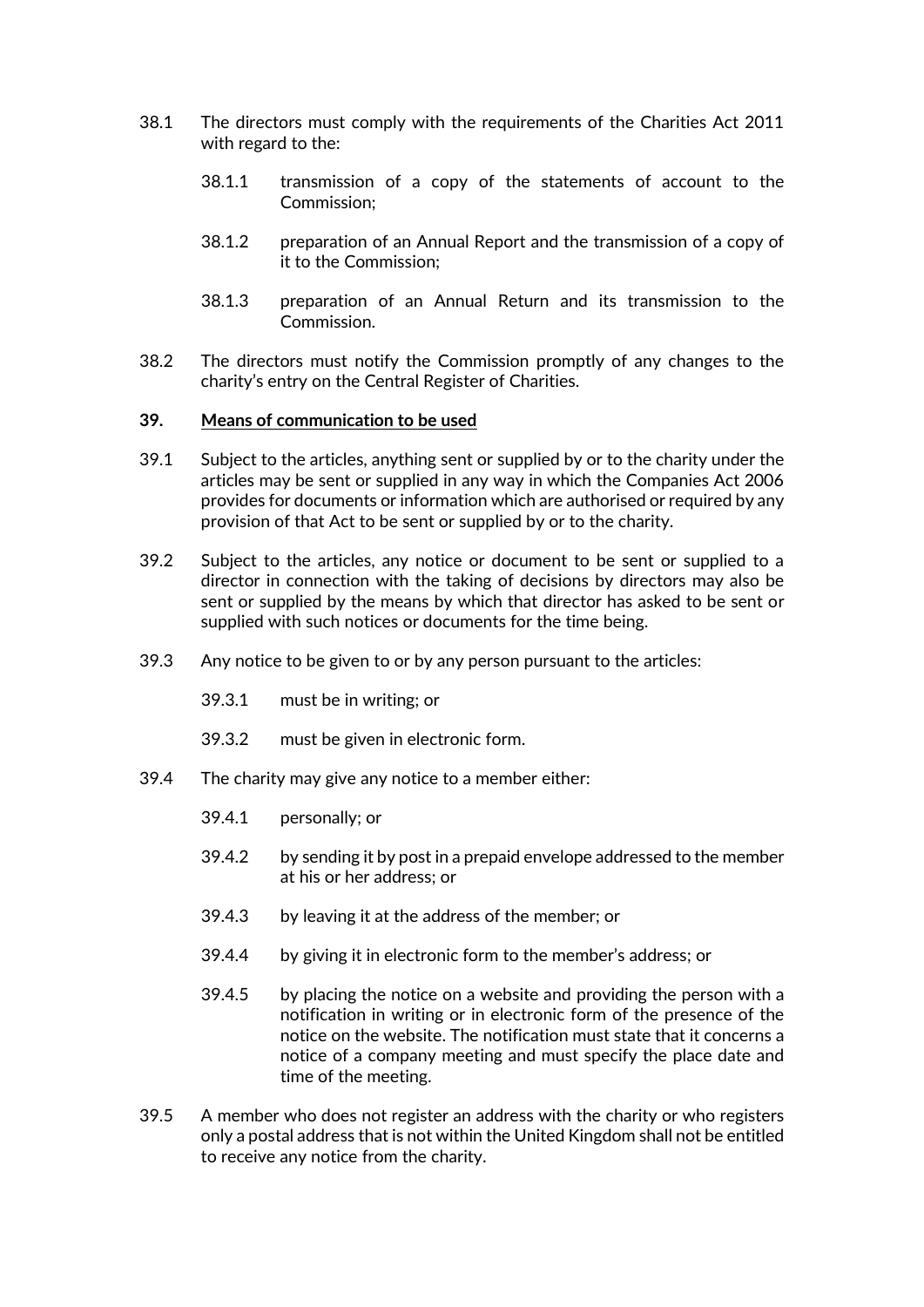- 39.6 A member present in person at any meeting of the charity shall be deemed to have received notice of the meeting and of the purposes for which it was called.
- 39.7 Proof that an envelope containing a notice was properly addressed, prepaid and posted shall be conclusive evidence that the notice was given.
- 39.8 Proof that an electronic form of notice was given shall be conclusive where the company can demonstrate that it was properly addressed and sent, in accordance with section 1147 of the Companies Act 2006.
- 39.9 In accordance with section 1147 of the Companies Act 2006 notice shall be deemed to be given:
	- 39.9.1 48 hours after the envelope containing it was posted; or
	- 39.9.2 in the case of an electronic form of communication, 48 hours after it was sent.

#### <span id="page-19-0"></span>**40. Indemnity**

- 40.1 The charity shall indemnify a relevant director against any liability incurred in that capacity, to the extent permitted by sections 232 to 234 of the Companies Act 2006.
- 40.2 In this article a relevant director means any director or former director of the charity.
- 40.3 The charity may indemnify an auditor against any liability incurred by him or her or it:
	- 40.3.1 in defending proceedings (whether civil or criminal) in which judgment is given in his or her or its favour or he or she or it is acquitted; or
	- 40.3.2 in connection with an application under section 1157 of the Companies Act 2006 (power of Court to grant relief in case of honest and reasonable conduct) in which relief is granted to him or her or it by the Court.

#### **41. Rules**

- 41.1 The directors may from time to time make such reasonable and proper rules or bye laws as they may deem necessary or expedient for the proper conduct and management of the charity.
- 41.2 The bye laws may regulate the following matters but are not restricted to them:
	- 41.2.1 the admission of members of the charity (including the admission of organisations to membership) and the rights and privileges of such members, and the entrance fees, subscriptions and other fees or payments to be made by members;
	- 41.2.2 the conduct of members of the charity in relation to one another, and to the charity's employees and volunteers;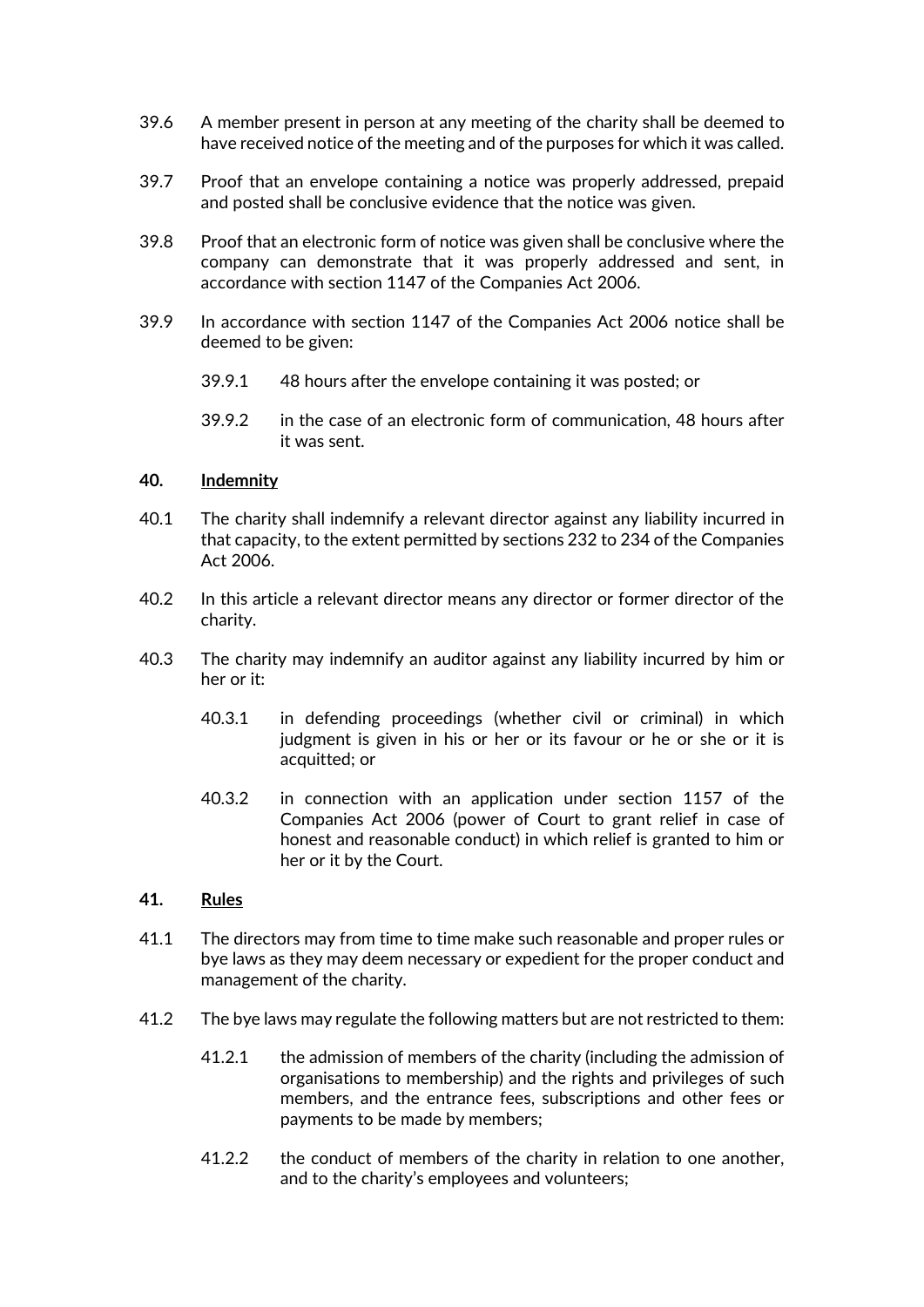- 41.2.3 the setting aside of the whole or any part or parts of the charity's premises at any particular time or times or for any particular purpose or purposes;
- 41.2.4 the procedure at general meetings and meetings of the directors in so far as such procedure is not regulated by the Companies Acts or by the articles;
- 41.2.5 generally, all such matters as are commonly the subject matter of company rules.
- 41.3 The charity in general meeting has the power to alter, add to or repeal the rules or bye laws.
- 41.4 The directors must adopt such means as they think sufficient to bring the rules and bye laws to the notice of members of the charity.
- 41.5 The rules or bye laws shall be binding on all members of the charity. No rule or bye law shall be inconsistent with, or shall affect or repeal anything contained in, the articles.

#### **42. Disputes**

If a dispute arises between members of the charity about the validity or propriety of anything done by the members of the charity under these articles, and the dispute cannot be resolved by agreement, the parties to the dispute must first try in good faith to settle the dispute by mediation before resorting to litigation.

#### <span id="page-20-1"></span>**43. Dissolution**

- <span id="page-20-0"></span>43.1 If the directors decide that it is necessary or advisable to dissolve the charity they shall call a general meeting of all members by giving not less than 21 days' notice (stating the terms of the resolution to be proposed).
- 43.2 If the proposed resolution shall be passed by a two-thirds majority of those members present in person or by proxy and voting at the general meeting called under **article [43.1](#page-20-0)** and the directors shall have the power to realise any assets held by or on behalf of the charity in accordance with the remaining provisions of this **article [43](#page-20-1)**.
- 43.3 The members of the charity may at any time before, and in expectation of, its dissolution resolve that any net assets of the charity after all its debts and liabilities have been paid, or provision has been made for them, shall on or before the dissolution of the charity be applied or transferred in any of the following ways:
	- 43.3.1 directly for the Objects; or
	- 43.3.2 by transfer to any charity or charities for purposes similar to the Objects; or
	- 43.3.3 to any charity or charities for use for particular purposes that fall within the Objects.